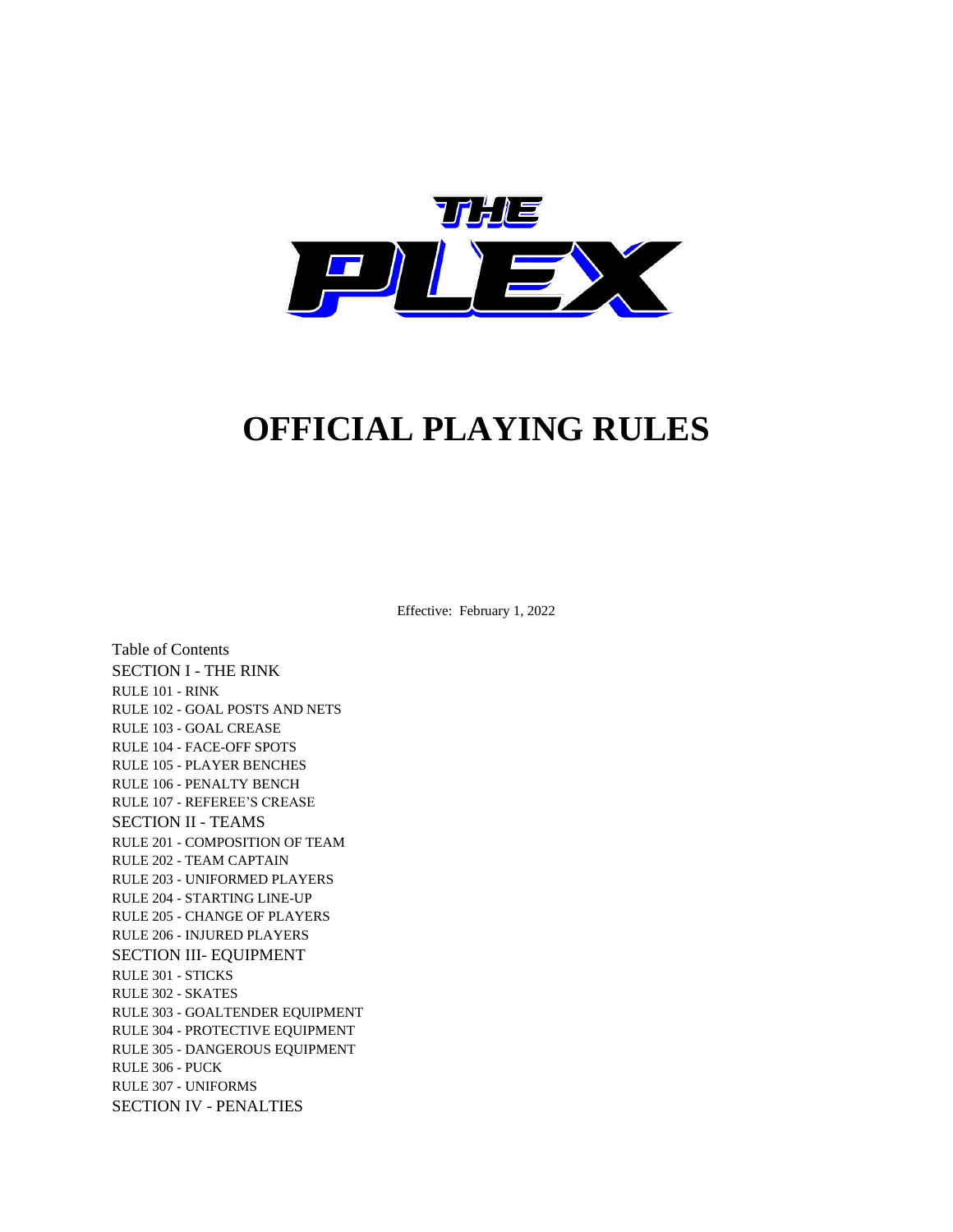RULE 401 - PENALTIES RULE 402 - MINOR PENALTIES RULE 403 - MAJOR PENALTIES RULE 404 - MISCONDUCT PENALTIES RULE 405 - MATCH PENALTIES RULE 406 - PENALTY SHOT RULE 407 - GOALTENDER PENALTIES RULE 408 - DELAYED PENALTIES RULE 409 - CALLING OF PENALTIES RULE 410 - SUPPLEMENTARY DISCIPLINE RULE 411 – SUSPENSION PROCEEDURES SECTION V - OFFICIALS RULE 501 - APPOINTMENT OF OFFICIALS RULE 502 - REFEREE RULE 503 - ASSISTANT OFFICIAL RULE 504 - GOAL JUDGES RULE 505 - PENALTY TIMEKEEPER RULE 506 - OFFICIAL SCORER RULE 507 - GAME TIMEKEEPER SECTION VI - PLAYING RULES RULE 601 - ABUSE OF OFFICIALS AND OTHER MISCONDUCT RULE 602 - ADJUSTMENT TO CLOTHING AND EQUIPMENT RULE 603 - ATTEMPT TO INJURE RULE 604 - BODY CHECKING RULE 605 - BOARDING RULE 606 - BROKEN STICK RULE 607 - BUTT-ENDING RULE 608 - CHARGING RULE 609 - CROSS CHECKING RULE 610 - DELAYING THE GAME RULE 611 - DELIBERATE INJURY OF OPPONENTS RULE 612 - ELBOWING RULE 613 - FACE-OFFS RULE 614 - FALLING ON PUCK RULE 615 – FIGHTING AND ROUGHING RULE 616 - GOALS AND ASSISTS RULE 617 - HANDLING PUCK WITH HANDS RULE 618 - HEAD-BUTTING RULE 619 - HIGH STICKS RULE 620 - HOLDING AN OPPONENT RULE 621 - HOLDING AN OPPONENT'S STICK RULE 622 - HOOKING RULE 623 - ILLEGAL PUCK HANDLING RULE 624 - INTERFERENCE RULE 625 - INTERFERENCE BY SPECTATORS RULE 626 - KICKING PLAYER RULE 627 - KICKING THE PUCK RULE 628 - KNEEING RULE 629 - LEAVING PLAYER OR PENALTY BENCH RULE 630 - MERCY RULE RULE 631 - PUCK MUST BE KEPT IN MOTION RULE 632 - PUCK OUT OF BOUNDS OR UNPLAYABLE RULE 633 - PUCK OUT OF SIGHT AND ILLEGAL PUCK RULE 634 - REFUSING TO START PLAY AND FORFEITURE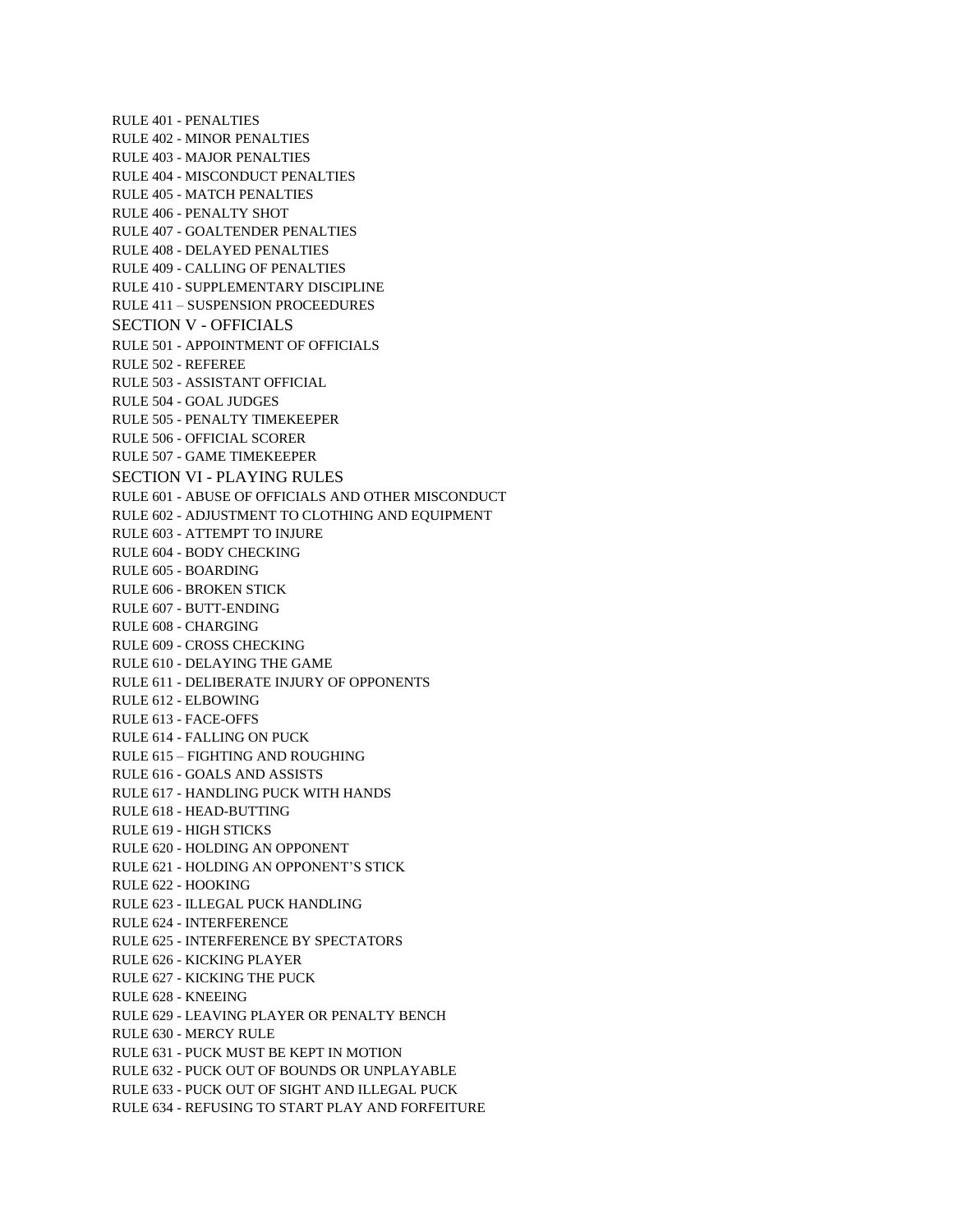RULE 635 - SLASHING RULE 636 - SPEARING RULE 637 - START OF GAME AND PERIODS RULE 638 - THROWING STICK RULE 639 - TIED GAMES RULE 640 - TIME OF GAME RULE 641 - TIME OUTS RULE 642 - TRIPPING RULE 643 – LOCKER ROOM RULE RULE 644 – NEFF'S RULE RULE 645 – BROKEN TILE

### **SECTION I - THE RINK**

#### RULE 101 - RINK

(a) Roller hockey shall be played on a plastic tiled flooring which should be in good working condition. (b) The rink shall be marked according to the diagram included with these rules, taking into consideration the dimensions indicated herein. (c) Dimensions of the rink surface may vary between 70 to 90 feet in width and 160 to 210 feet in length. It is recommended that the corners be uniformly rounded in the arc of a circle with a radius in proportion to the length and width of the playing surface.

#### RULE 102 - GOAL POSTS AND NETS

(a) The goals will consist of NHL style nets. They are made of metal pipe

frames, with the pipes a minimum diameter of 2". They must be covered with netting

strong enough to withstand any shot. Goals should be 6' wide and 4' tall, but they may be 5'1" wide by 3'5" tall as well. The goal posts should be painted red. The upright posts and front cross bar should always be red all other exterior surfaces can be white. The back inside post, which rests on the floor, should be padded.

## RULE 103 - GOAL CREASE

(a) In front of each goal, a Goal Crease area shall be marked by a red line 2 inches wide.

(b) The goal crease shall be laid out as follows for goals, which are 6' by 4'. A semicircle 6 feet in radius and 2 inches in width and red in color shall be drawn using the center of the goal line as the center spot. In addition, an L-shaped marking of 5" in length (both lines) at each front corner will be painted or taped on the floor. The location of the L-shaped marking is measured by drawing an imaginary 4' line from the goal line to the edges of the semicircle. At that point the arrow may be drawn. If any other size goals are used, these dimensions should be adjusted proportionally. (c) At each end of the rink, a 2-inch red line, referred to as the goal line, shall be marked completely across the width of the goal. This line should be a minimum of 8 feet to a maximum of 15 feet.

#### RULE 104 - FACE-OFF SPOTS

(a) One 12" face-off spot shall be at the exact center of the floor. A 15-foot radius

circle shall be marked in red or blue around this face off spot. On both sides of the circle, there shall be two lines, red in color, 2 feet long, 2 inches wide and 4 feet apart.

The game will be started with a face-off from this spot, as well as the beginning of each period, after each goal is scored, and before sudden death overtime (if applicable).

(b) In both end zones along an imaginary line, 20 feet out from each goal line and parallel to it at a point that is measured from the side boards at a length of 25% of the total width of the floor, face-off circles with a radius of 12 inches will be drawn on the floor in red. A 15-foot radius, 2-inch wide circle, should be drawn around the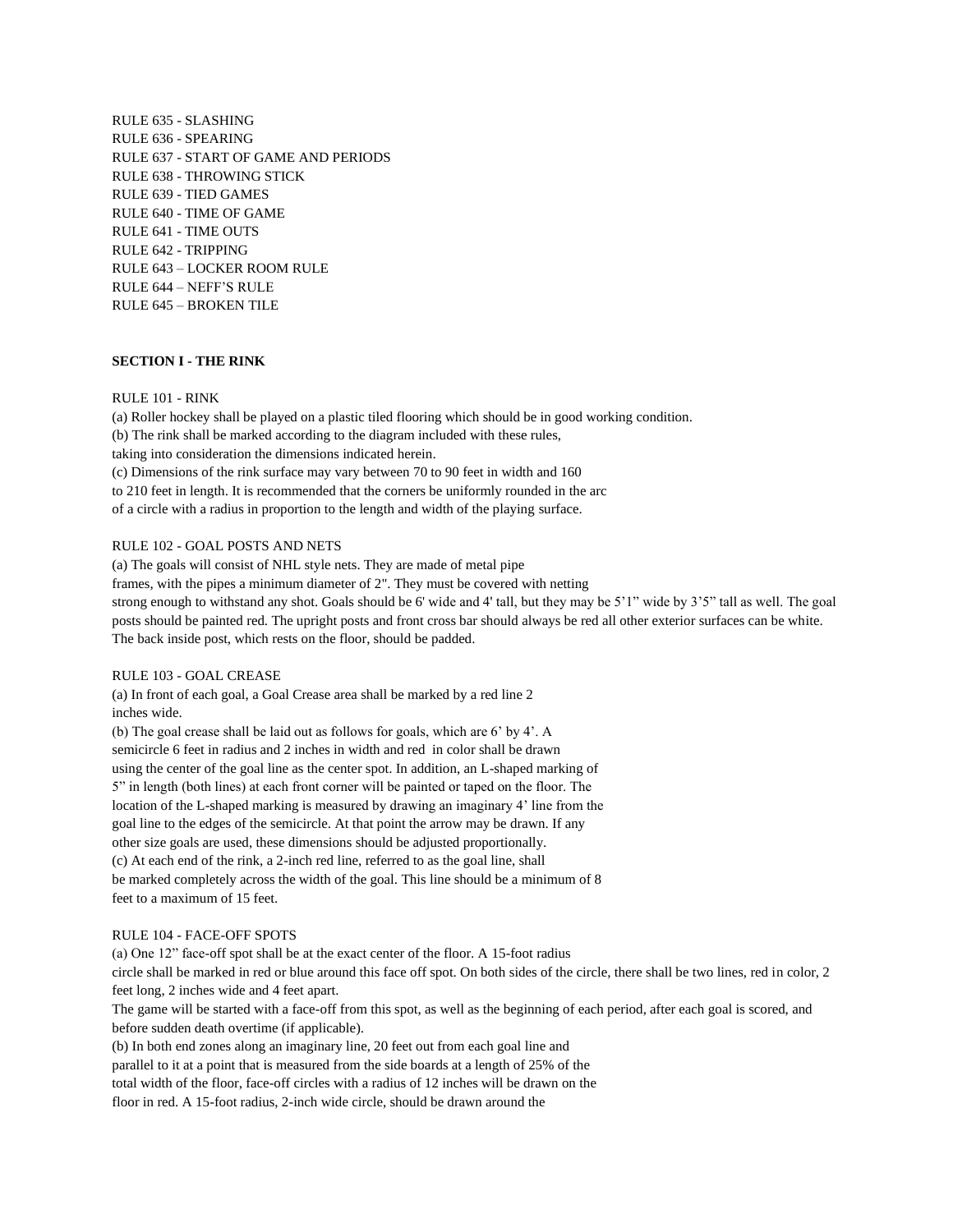face off spots in red tape. On both sides of the circle, there shall be two lines, red in color, 2 feet long, 2 inches wide and 4 feet apart.

## RULE 105 - PLAYER BENCHES

(a) Each rink should have seats or a bench for the use of each team, to be known as the player benches. Each player bench shall accommodate at least 10 persons and shall be placed immediately alongside the playing surface in the neutral area as near as possible to the center of the rink and convenient to the dressing rooms. All doors that open to the rink surface shall swing away from the playing surface. (b) Only players in uniform, the Manager, Coach and Trainer shall be permitted to

occupy the player benches. A total of no more than four (4) non-players may be on the player bench at any time.

(c) During a game, Coaches, Trainers, and Managers will be confined to the player bench unless a game official allows otherwise. Violation of this rule may result in the assessment of a Bench Minor Penalty.

(d) Teams will maintain the same bench for the entire game.

(e) Since games are comprised of three periods, each team must start the game

defending the goal, which is on the same end of the rink as their player bench.

Teams will switch ends after each full period, allowing them to defend the goal at the same end of the rink as their player bench for the third period. Teams will switch ends for overtime periods for final championship games.

## RULE 106 - PENALTY BENCH

(a) Each rink will have seats or benches to be used for the seating of penalized players, Game Timekeeper and Official Scorer.

## RULE 107 - REFEREE'S CREASE

(a) A line in the shape of a semi-circle and with a 10 foot radius, 2 inches wide, shall be marked on the floor in red or blue paint or tape directly in front of the Timekeeper's seat. This area shall be known as the "Referee's Crease".

SECTION II – TEAMS

# RULE 201 - COMPOSITION OF TEAM

(a) A roller hockey team will consist of no more than 16 players.

(b) Teams must start a game with four skaters and a goaltender on the floor if at full strength, or with five skaters if a goalie is not available.

## RULE 202 - TEAM CAPTAIN

(a) One Captain shall be appointed by each team, and that player alone shall have the

privilege of discussing with the Referees any question relating to interpretation of rules

which may arise during the progress of a game. He/she shall wear the letter "C,"

approximately 3 inches in height and in contrasting color in a conspicuous position on the front of the jersey.

(b) Alternate Captains (not more than two) shall be accorded the privileges of the Captain. Alternate Captains shall wear the letter "A," approximately 3 inches in height

and in a contrasting color in a conspicuous position on the front of the jersey.

(c) The Referees or official scorer shall be advised prior to the start of each game, the

name of the Captain of the team, also the identity of the players who will serve as Alternate Captains when the Captain is off the floor.

(d) No goalkeeper or playing Coach shall be entitled to exercise the privileges of

Captain or Alternate Captain on the floor.

(e) Only the Captain or Alternate Captain on the floor at the time of the stoppage of play (but not both) shall have the privilege of discussing with the Referees any point relating to the interpretation of rules. Any Captain, Alternate Captain or player who comes off the bench and makes any protest or intervention with the Referees for any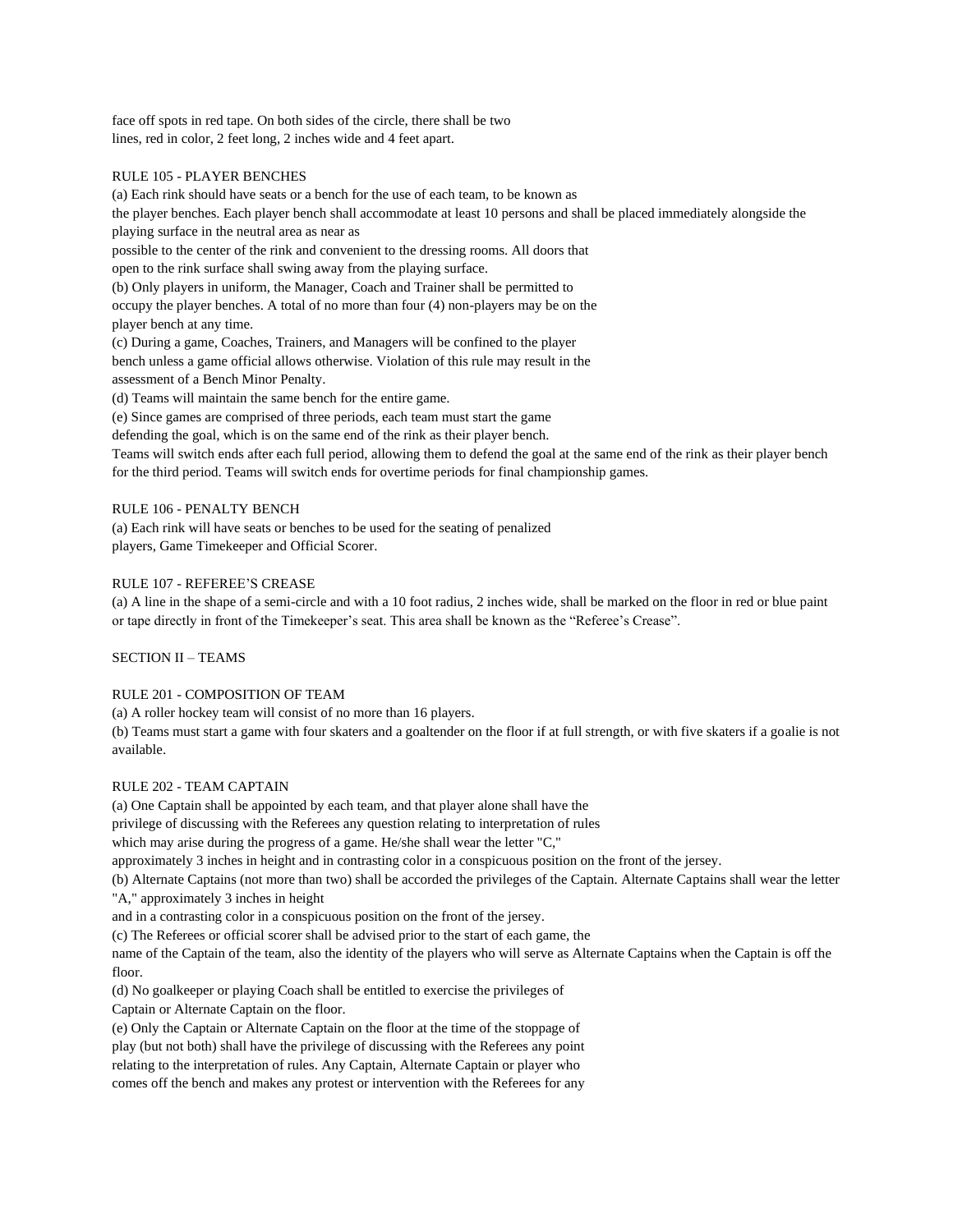purpose may be assessed a misconduct penalty. A complaint about a penalty is NOT a matter "relating to the interpretation of the rules", and a minor penalty shall be imposed against any Captain or other player making such a complaint.

#### \*RULE 203 - UNIFORMED PLAYERS/PLAYER CARDS

(a) At the beginning of each game, the Manager, Coach, Captain or Player of each team shall turn in a Players Card for each member of their team (including substitute players if applicable). A Players Card is mandatory for every player who participates in the game. Players Cards may not be required in our Youth Rec Leagues. If a player card is not provided for any player, that player is subject to removal of the playing surface until a Players Card can be provided to the score keeper.

(b) A list of the names and numbers of all eligible players should be checked by the Manager, Coach, Captain or Players of the team for accuracy prior to each game.

(c) Each team shall be allowed one goaltender on the floor at one time. The goaltender may be removed and another "player" substituted. Such substitute shall not be permitted the privilege of the goaltender.

(d) Any substitute goaltender entering the game for any reason shall not be permitted a warm up.

#### RULE 204 - STARTING LINE-UP

(a) A team must have a fully dressed and equipped goaltender and four fully dressed

and equipped skaters on the floor at the end of the warm-up to start any game. If the goaltender is not available or is not ready to start the game, the team may start the game with five fully dressed and equipped skaters. If this requirement cannot be met, then a loss of that team's time-out, delay of game penalty, or even a forfeit may be declared by the Referees or League Director against the team not able to field a goaltender and four skater or 5 skaters.

(b) If one team is not ready by the end of warm-ups they option to take a timeout which earns them an additional two minutes or give them a delay of game penalty which earns them three minutes. After the additional time expires and a team is still unable to take the floor, the game shall be called a forfeit. The floor time is still available to the scheduled teams to scrimmage.

## RULE 205 - CHANGE OF PLAYERS

(a) Players may be changed at any time from the player benches, provided that the player or players leaving the floor shall always be within 10 feet of the bench before substitutions may come on the floor.

(b) A player serving a penalty on the penalty bench, who is to be changed after the penalty has been served, must proceed at once by the way of the floor and be within 5 feet of his/her own player bench before any change can be made. (c) For any violation of this rule, a Bench Minor Penalty shall be imposed.

\*NOTE 1: If, in the course of making a substitution, either the player entering or leaving the game deliberately plays the puck or makes any physical contact with an opposing player while the retiring player is actually on the floor, then the infraction of "too many players on the floor" will be called. If, in the course of a substitution, the puck accidentally strikes either player, the play will not be stopped and no penalty will be called.

NOTE 2: When a goaltender leaves his/her goal area for the purpose of a

player change, and the substitution is made prematurely, the violation when called will be either a face off at center or a face off in the defensive zone, depending upon where the offending team touches the puck, and no penalty will be called. The play will be called an "Illegal Goalie Substitution".

NOTE 3: If there are less than two minutes remaining in either regulation time or anytime during overtime, and a penalty is imposed for a deliberate illegal substitution, a penalty shot shall be awarded to the non-offending team.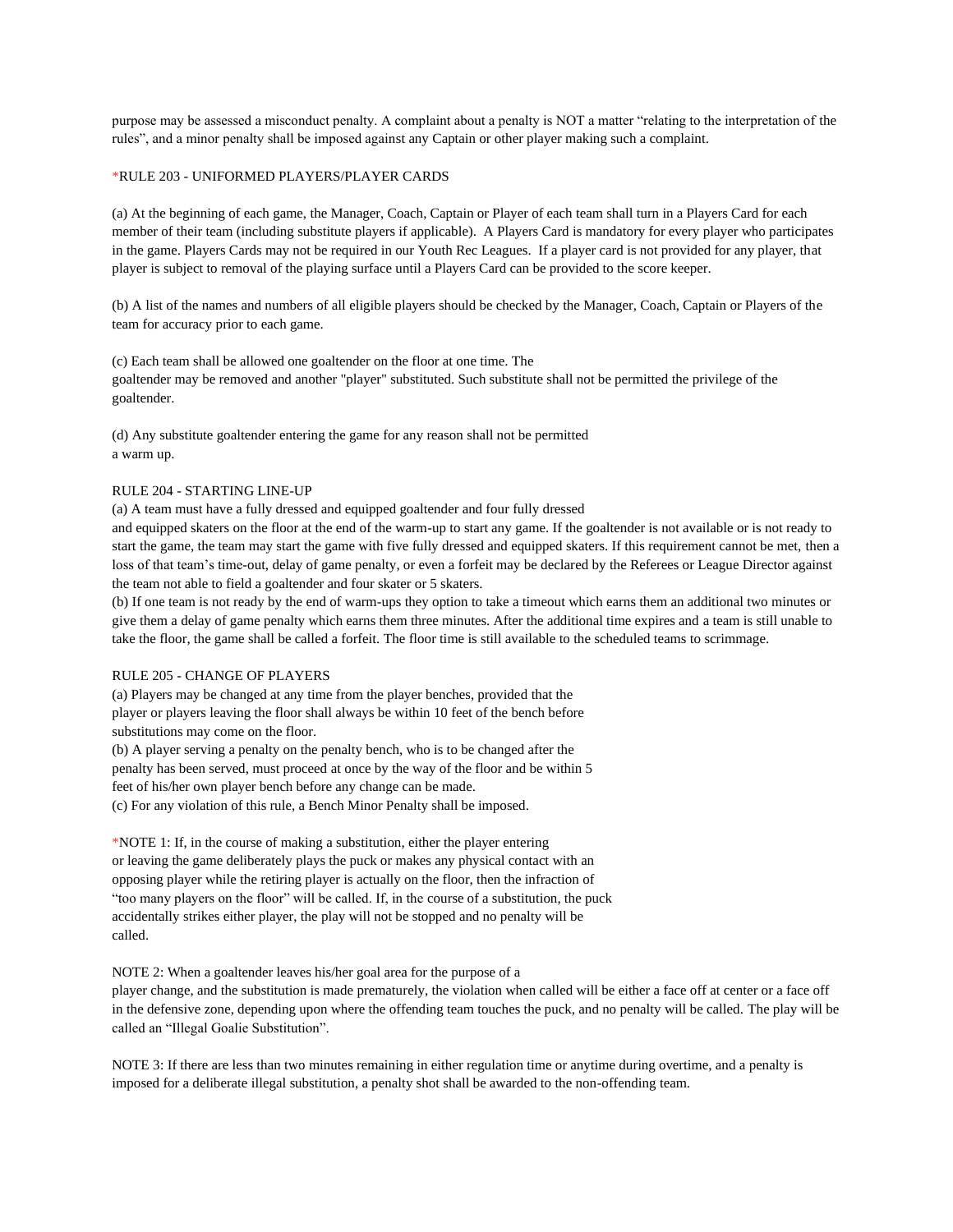(d) During a stoppage of play, especially during running time, player changes must be made immediately after the whistle, stopping play. The referee may hold the clock and issue a warning to a team deliberately delaying the game. Any subsequent delay after this will result in a bench minor penalty. Any subsequent delay by a Coach causing the clock to wind down unnecessarily may be penalized with a bench minor. (In effect the first warning will hold the clock until the puck has been dropped.)

## RULE 206 - INJURED PLAYERS

(a) When a player, other than a goaltender, is injured or compelled to leave the floor during a game, he/she must leave the game and play must continue immediately.

(b) If a goaltender sustains an injury or becomes ill, he/she must be ready to resume play immediately or be replaced by a substitute goaltender, and NO additional time shall be allowed by the Referees for the purpose of enabling the injured or ill goaltender to resume his/her position. No warm-up shall be given to the replacement goaltender.

(c) The substitute goaltender shall be subject to the regular rules governing goaltenders and shall be entitled to the same privileges. When a substitution for the regular goaltender has been made, such regular goaltender shall not resume his/her position until the first stoppage of play thereafter.

(d) If an injured player receives a minor penalty, the penalized team shall place a substitute player on the penalty bench before the penalty expires and no other replacement for the penalized player shall be permitted to enter the game except from the penalty bench. For violation of this rule a Bench Minor Penalty shall be imposed. The penalized player who has been replaced on the penalty bench shall not be eligible to play until his/her penalty has expired.

(e) When a player is injured so that he cannot continue play or go to his/her bench, the play shall not be stopped until the injured player's team has secured possession of the puck. If the player's team is in possession of the puck at the time of injury, play shall be stopped immediately, unless his/her team is in a scoring position. The Referees may stop the clock during such injury. (f) A player other than the goaltender whose injury appears serious enough to warrant a stoppage of play may not participate further in the game until the completion of the ensuing face-off.

(g) If a player is obviously injured or bleeding, play shall be stopped immediately and the injured player shall be ruled off the playing surface. The player will not be permitted to return to play until the bleeding has been stopped and the wound covered. If any blood is present on the uniform of any player, such player must leave the floor and not return until the blood is removed from uniform, or the uniform is changed.

NOTE 1: In a case where it is obvious that a player has sustained a serious injury the Referees may stop the play immediately regardless of who is in possession of the puck.

#### **SECTION III- EQUIPMENT**

NOTE 1: A request for the measurement of equipment shall be limited to one per team per game at a stoppage of play.

#### RULE 301 - STICKS

(a) Sticks shall be made of wood or other approved material and must not have any projections extending from the stick. Tape may be wrapped around the blade of the stick. No black tape shall be used on any part of the blade. Any black tape found on the blade of a stick must be removed immediately.

(b) No stick shall exceed 63 inches in length from the heel to the end of the shaft and no more than 12 1/2 inches from the heel to the end of the blade. The curvature of the blade of the stick shall not be restricted. The blade of the floor players' stick must be a minimum of 2 inches and may not exceed 3 inches in width at any point.

(c) The blade of the goaltender's stick may not exceed 3 1/2 inches in width at any point except at the heel where it must not exceed 4 1/2 inches in width, nor shall the goaltender's stick exceed 15 1/2 inches in length from the heel to the end of the blade. The widened portion of the goaltender's stick extending up the shaft of the blade shall not extend more than 26 inches from the heel and shall not exceed 5 inches in width.

(d) A minor penalty shall be assessed to any player, including the goaltender, for using a stick which does not conform to the provisions of this rule. Any illegal stick is to be kept by the Referees or League Director until the game is completed. (e) Should a player refuse to surrender his/her stick for measurement, that player shall be assessed a minor plus a misconduct penalty.

#### RULE 302 - SKATES

(a) No projections on skates other than those designed by the manufacturer are permitted.

(b) All axle openings must contain an axle and a wheel. (Ex: A four-wheel frame must contain four axles and four wheels.)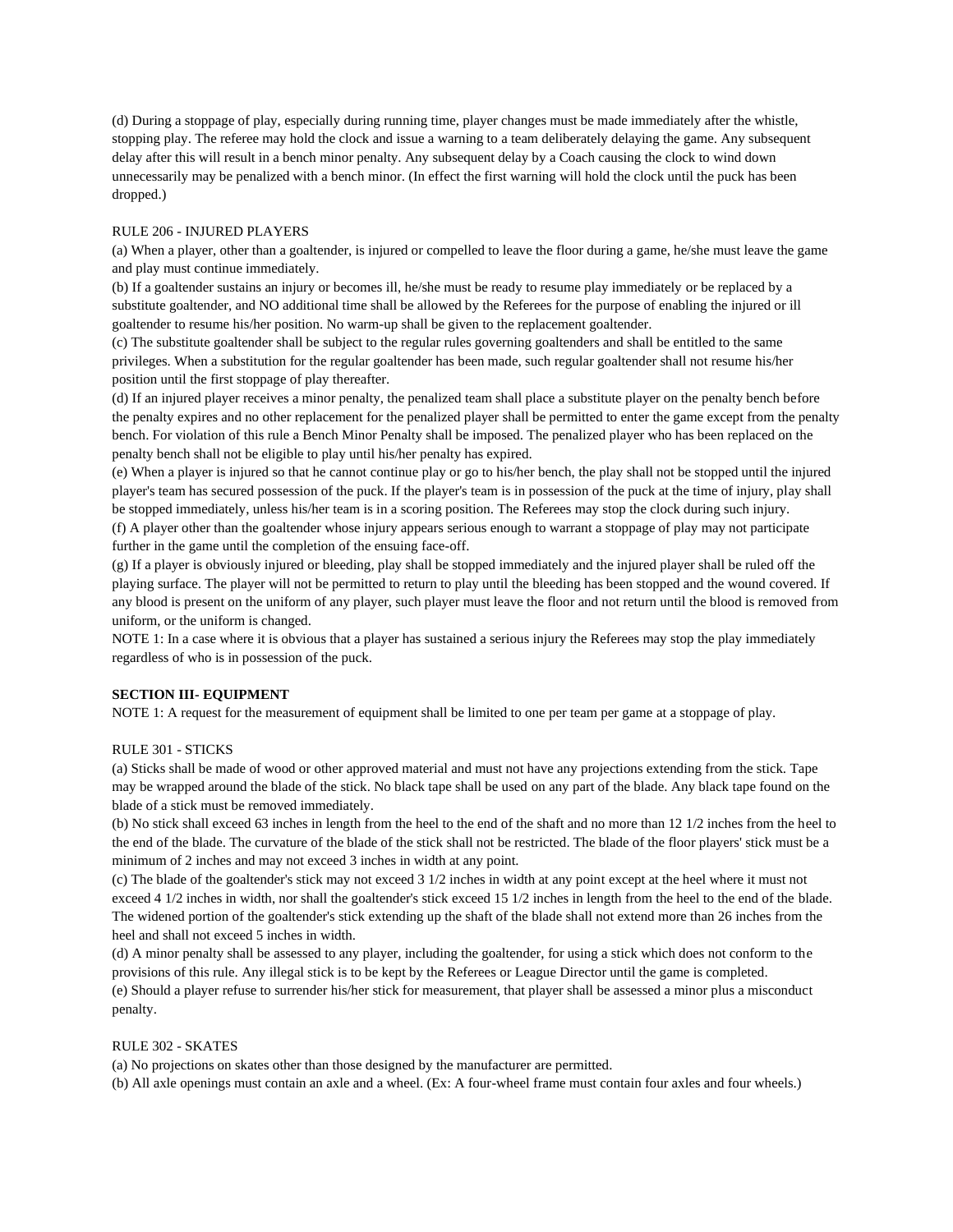(c) Any player found on the floor breaking any of the above rules may receive a minor penalty and may not return to play until the fault is corrected.

(d) The use of speed skates or any skate so designed that it may cause injury is prohibited.

(e) The use of quad skates is allowed, but not recommended.

(f) Skates are not permitted that have a brake (or brake parts) attached to them.

## RULE 303 - GOALTENDER EQUIPMENT

(a) With the exception of skates and sticks, all equipment worn by the goaltender must be constructed solely for the protection of the head or body, and must not include any garment or contrivance, which would give the goaltender any undue assistance in tending goal.

(b) Rollerfly's do not count as a contrivance and shall be allowed.

(c) The goaltender's blocker glove shall not exceed 8 inches in width or 16 inches in length at any point.

(d) The maximum length of a goaltender's catching glove shall not exceed 17 inches.

The cuff shall not exceed 9 inches in width. Any bar or attachment between the cuff and the thumb shall only extend in a straight line. Any other pocket or pouch added to the glove by a manufacturer or otherwise is not acceptable and makes the glove illegal. (e) Abdominal aprons extending down the thighs or the outside of the pants are prohibited.

(f) The goaltender's leg pads may not exceed 12 inches in width, and may not be altered in any way.

(g) It is mandatory for all goaltenders to wear a HECC or CSA approved helmet designed for hockey goaltenders with helmet strap properly fastened and a HECC or CSA approved full-face mask designed for hockey goaltenders. All goaltenders must wear chest protection. Throat protection is highly recommended.

(h) Violation of the goaltender equipment rule will result in a minor penalty and removal of the goaltender from the game until the equipment in question is adjusted to meet the correct specifications.

#### RULE 304 - PROTECTIVE EQUIPMENT

(a) Each participant is personally responsible to wear protective equipment for all games and warm-ups.

Recommended equipment for all players is: internal mouth guard, hip pads, padded long hockey pants, chest protection, and throat protection.

Mandatory equipment for players under 18 years of age is: HECC or CSA approved helmet with chin strap properly fastened, HECC or CSA approved full face mask fastened properly to the helmet, elbow pads, hockey gloves, hockey shin pads, protective cup or pelvic protector.

Mandatory equipment for players 18 years of age and older is: Helmet designed for ice hockey with helmet strap properly fastened, elbow pads, hockey gloves, hockey shin pads, protective cup or pelvic protector.

(b) All protective equipment except gloves, head gear or goaltender leg pads, must be entirely under the uniform. After one warning by the Referees, a minor penalty shall be imposed on the offending player for violation of this rule.

(c) All players must wear a HECC or CSA approved full facemask.

(d) Eyeglass wearers must have plastic, not glass lenses in their eye wear.

(e) After a warning, a glove from which all or part of the palm has been worn out or cut to permit the use of bare fingers shall be considered illegal equipment, and if any player wears such a glove in play a minor penalty shall be imposed on him/her.

(f) Violation of the protective equipment rule will result in a minor penalty and removal of the player from the game until the equipment in question is adjusted to meet the correct specifications.

## RULE 305 - DANGEROUS EQUIPMENT

(a) The use of pads or protectors made of metal or any other material likely to cause injury to a player is prohibited. The wearing of casts or splints made of hard or unyielding materials is prohibited, even if padded.

(b) All elbow pads, which do not have a soft protective covering of sponge rubber or

a similar material at least 1/2 inch thick, shall be considered dangerous equipment.

#### RULE 306 - PUCK

(a) The puck used during all league games will be assigned by the Silver Creek Sportsplex. Puck brand may vary.

## **RULE 307 - UNIFORMS**

**(a) Teams are permitted to solicit commercial sponsors that may supply competitive uniforms, equipment & off-rink wear. The team uniform may include identification of**

**the sponsor's name or logo, without restriction to size or shape.**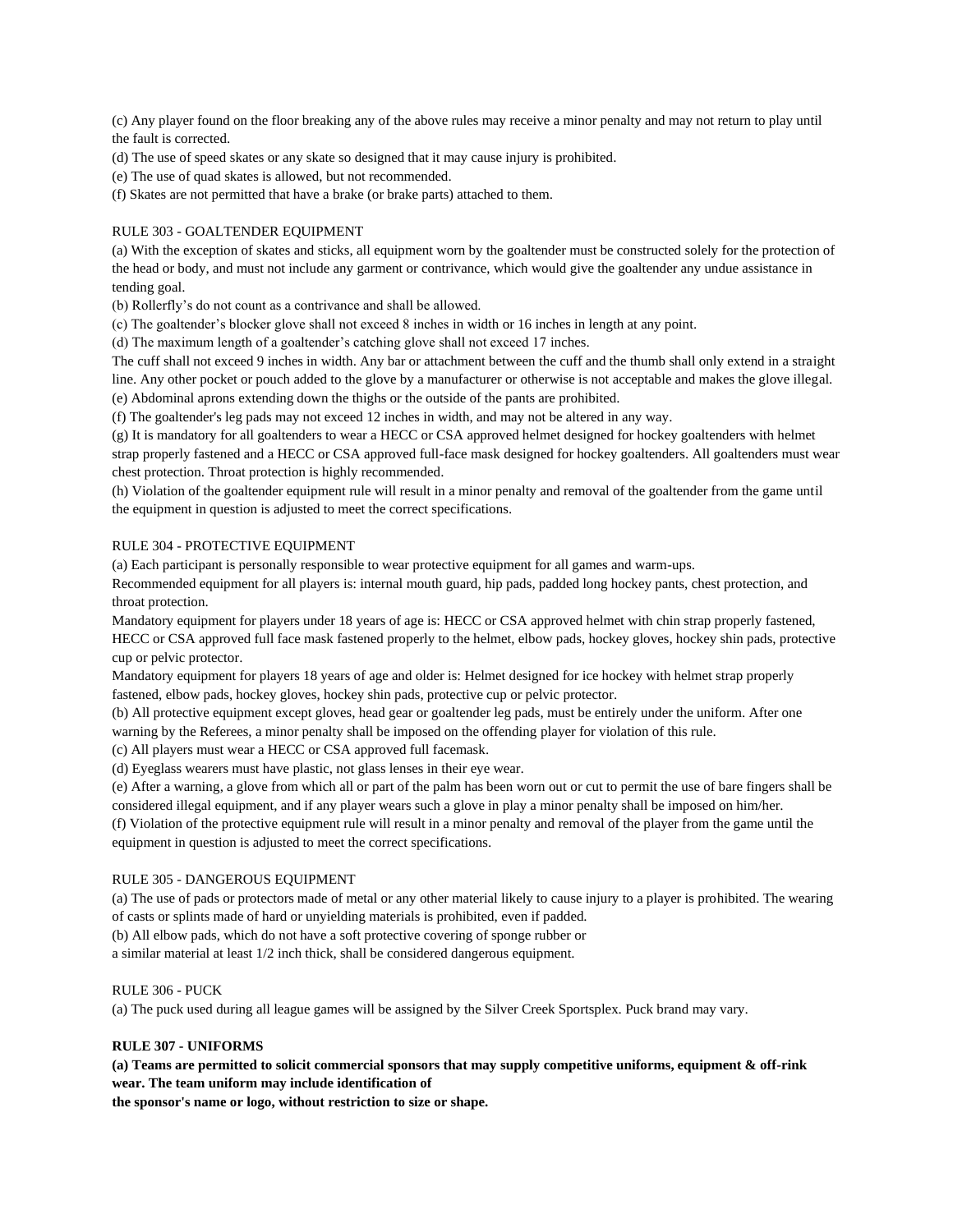**(b) All players shall wear identifying numbers not less than 10" on the backs of their jerseys. All numbers assigned must be whole numbers only between 0 and 98 (no fractions, decimals etc.). No two members of the same team will be assigned or permitted to wear the same number. One team Captain and two Alternate Captains shall have a small "C" or "A" on the right shoulder of their jersey.**

**(c) The home team shall wear light colored jerseys and the visiting team shall wear dark colored jerseys**

**(d) Each player's jersey, including goaltenders, on a particular team must match in base color. Goaltenders may also wear white (for the home team) or black (for the visiting team) if their jersey does not match their team color. (e) Failure to meet the jersey specifications may result in a 2:00 penalty for each infraction.** 

#### **SECTION IV - PENALTIES**

#### RULE 401 - PENALTIES

(a) Penalties shall be divided into the following classes:

- 1. Minor Penalties
- 2. Bench Minor Penalties
- 3. Major Penalties
- 4. Misconduct Penalties
- 5. Match Penalties
- 6. Penalty Shot

(b) When play is not actually in progress and any player commits an offense, the same penalty shall apply as though play were actually in progress.

(c) The minimum number of players a team may have on the floor due to penalties is

3: (2 skaters and 1 goaltender, or 3 skaters).

#### RULE 402 - MINOR PENALTIES

(a) For a Minor Penalty assessed to any player other than a goaltender, such player shall be ruled off the floor for 2 minutes, during which time no substitute shall be permitted. The player may leave the penalty bench upon expiration of his/her penalty or upon the scoring of a goal by the opposing team. If a Minor Penalty is assessed to a goaltender, a player on that team that was on the floor at the time of the infraction must serve the penalty.

(b) A "Bench Minor" penalty involves the removal from the floor of one player of that team for two minutes. Any player on the team may be designated to serve the penalty by the Coach or playing Captain and such player shall take his/her place on the penalty bench promptly and serve the penalty as if it was a minor penalty imposed upon him/her.

NOTE 1: If running time is being played and a minor or bench minor penalty terminates during a stoppage of play, allowing the team to have an additional player on the floor, the player so penalized shall remain in the penalty bench until the ensuing faceoff is conducted.

(c) If while a team is short-handed by one or more minor or bench minor penalties, the opposing team scores a goal, the first of such penalties shall automatically terminate.

NOTE 1: "Short-handed" means that the team must be below the numerical strength of its opponents on the floor at the time the goal is scored. The minor or bench minor penalty which terminates automatically is the first non-coincidental minor penalty assessed. Thus, coincident minor penalties to both teams do NOT cause either side to be "short-handed". Although each team is playing short, they are at equal strength.

If a goal is scored on a penalty shot against a team that is already shorthanded because of one or more minor or bench minor penalties, such penalties shall not automatically terminate and no penalized player shall be permitted to return to the surface. (d) If the referee signals an additional minor penalty(s) against a team that is already shorthanded because of one or more minor or bench minor penalties, and a goal is scored by the non-offending team before the whistle is blown, the goal shall be allowed, the delayed penalty(s) shall be assessed and the first non-coincidental minor penalty already being served shall terminate. (f) When a player receives a major penalty and a minor penalty at the same time, the major penalty shall be served first by the penalized player except if the major penalties are coincident, in which case the minor penalty shall be served first.

(g) When either team is shorthanded by two players and coincidental penalties are imposed upon players of each team, the penalized players shall take their places in the penalty bench and such players shall not leave the penalty bench until the first stoppage of play following the expiration of their respective penalties. Immediate substitution shall be made for players so penalized.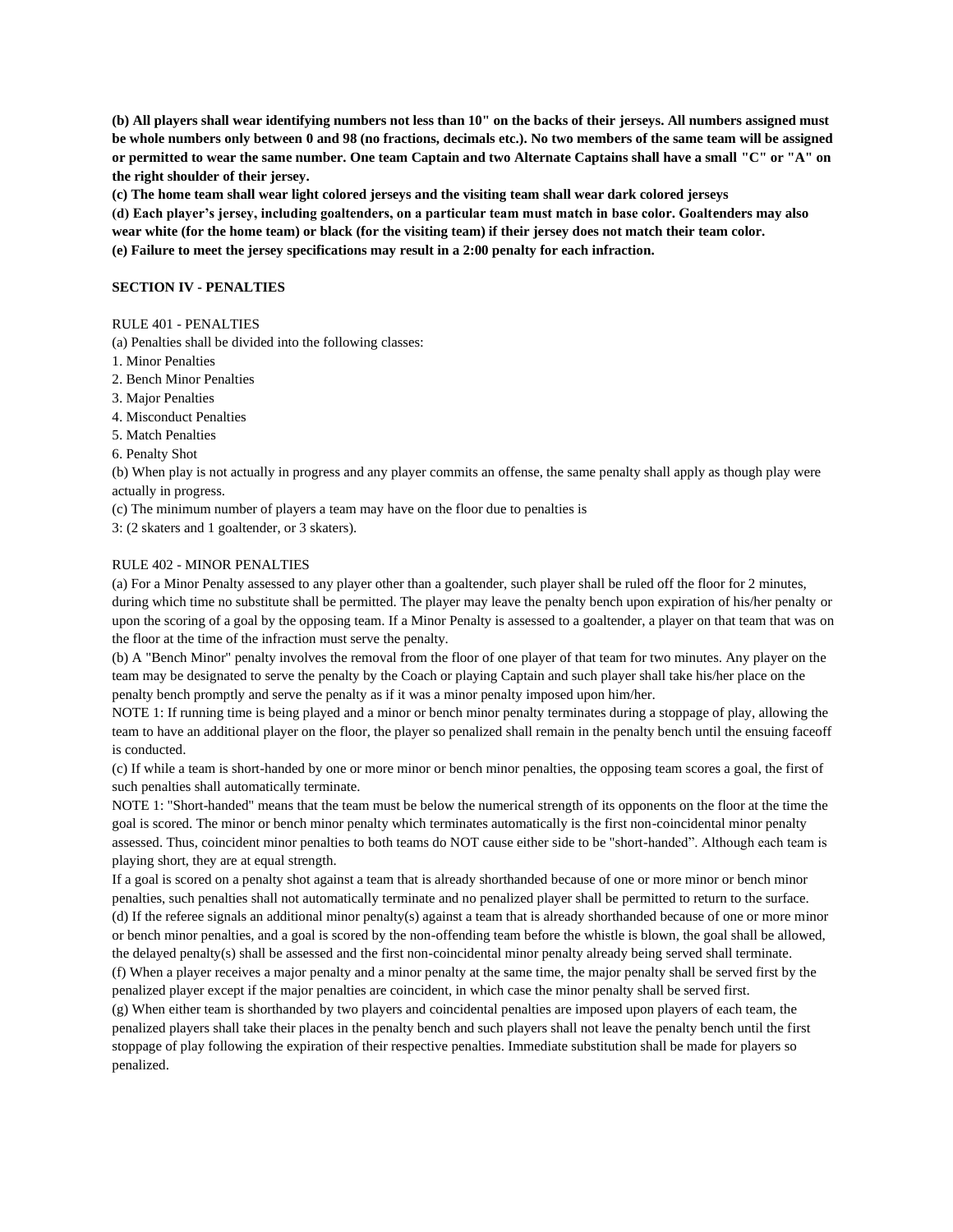(h) A team may not be deprived of a man advantage situation in a game due to any minor penalties already being served. If such a scenario arises, the players serving any minors with the most time remaining will be substituted for, and such players shall not leave the penalty box until the first whistle after their penalties expire.

NOTE 1: This included the scenario where a player on one team receives a double minor penalty, and two players on the opposing team are assessed minor penalties

at the same stoppage with less time remaining in the game than is needed to serve the penalty(s) in full.

These situations have been added for a point of clarification.

### *Situation #1*

With 3:30 remaining, player A1 is assessed a minor penalty and player B1 is assessed a double minor penalty. The penalty to A1 and one of the penalties to B1 are coincident, thus Team A will play at full strength and Team B will play shorthanded by one player. Team B must properly place a player on the penalty bench to serve the non-coincident penalty assessed to his teammate. *Situation #2*

With 3:30 remaining, player A1 receives a minor penalty and player B1 receives a minor penalty. With 2:30 remaining, player A2 is assessed a minor penalty. Team

B scores at 2:00. The penalty to player A2 shall expire and will be permitted to return to the surface.

Situation #3

The following penalties are on the penalty clock:

Team A#14 a Minor at 1:35 Team B#22 a Minor at 1:35

Team A#22 a Minor at 1:05 Team B#13 a Minor at 1:24

Team A #23 then receives a Minor Penalty at: 53.

Team B would immediately place a player on the floor to start their power play.

It would then make the minors at 1:35 to play come off the clock and they would wait for whistle to return if over-time was required. Team B would then have 4 skaters and a goalie versus team that would have 3 skaters and a goalie.

The key to this scenario is that the coincidental penalties lead to the power-play needing to take effect. If both teams had all four minor penalties assessed at different times then the power-play would not have to be created because it was not a case of a power-play being negated by a coincidental penalty situation.

## RULE 403 - MAJOR PENALTIES

(a) For a major penalty, the offender shall be ruled off the floor and return to the locker room. A substitute player will enter the penalty box for 5 minutes, during which time no further substitutes shall be permitted.

(b) When coincidental penalties of equal duration including a major penalty are imposed upon a player of each team, the penalized players shall return to the locker room. Substitute players will enter the penalty bench and such players shall not leave the penalty bench until the first stoppage of play following the expiration of their respective penalties. Immediate substitution shall be made for the players so penalized and their penalties shall not be taken into account for the purpose of the delayed penalty.

(c) When coincidental penalties of unequal duration, including a major penalty, are imposed upon a player of each team, the penalized players shall take their places on the penalty bench and such players shall not leave the penalty bench until the first stoppage of play following the expiration of their respective penalties. The player receiving the major penalty shall return to the locker room and replaced by a substitute player.

1. A player on the team of the penalized player shall serve the penalties, which created the disparity in total penalty time between the players penalized, first in the normal way.

2. Account shall be taken of the penalties, which create the disparity in the total penalty time awarded to the players affected for the purpose of the delayed penalty.

(d) When a major penalty and a minor penalty are imposed upon players of different teams during the same stoppage of play and the major penalty cannot be served in its entirety (during the last five (5) minutes of the third period or at any time during overtime), the difference in penalty time will begin immediately, being served as a major penalty by a player of the offending team, and the penalized players will return to play at

the first whistle after the expiration of their respective penalties.

This situation has been added for the purpose of clarification.

## Situation #1

With 4:59 or less to go in a game, a player on Team A receives a Major penalty and a player on Team B receives a Minor penalty. As the difference cannot be served in its entirety, the 3-minute power play will start at 4:59 to go in the  $3<sup>rd</sup>$  period. Had the penalty been called at 5:00 mark or more to play in the  $3<sup>d</sup>$  period, then the 3-minute difference would have been able to be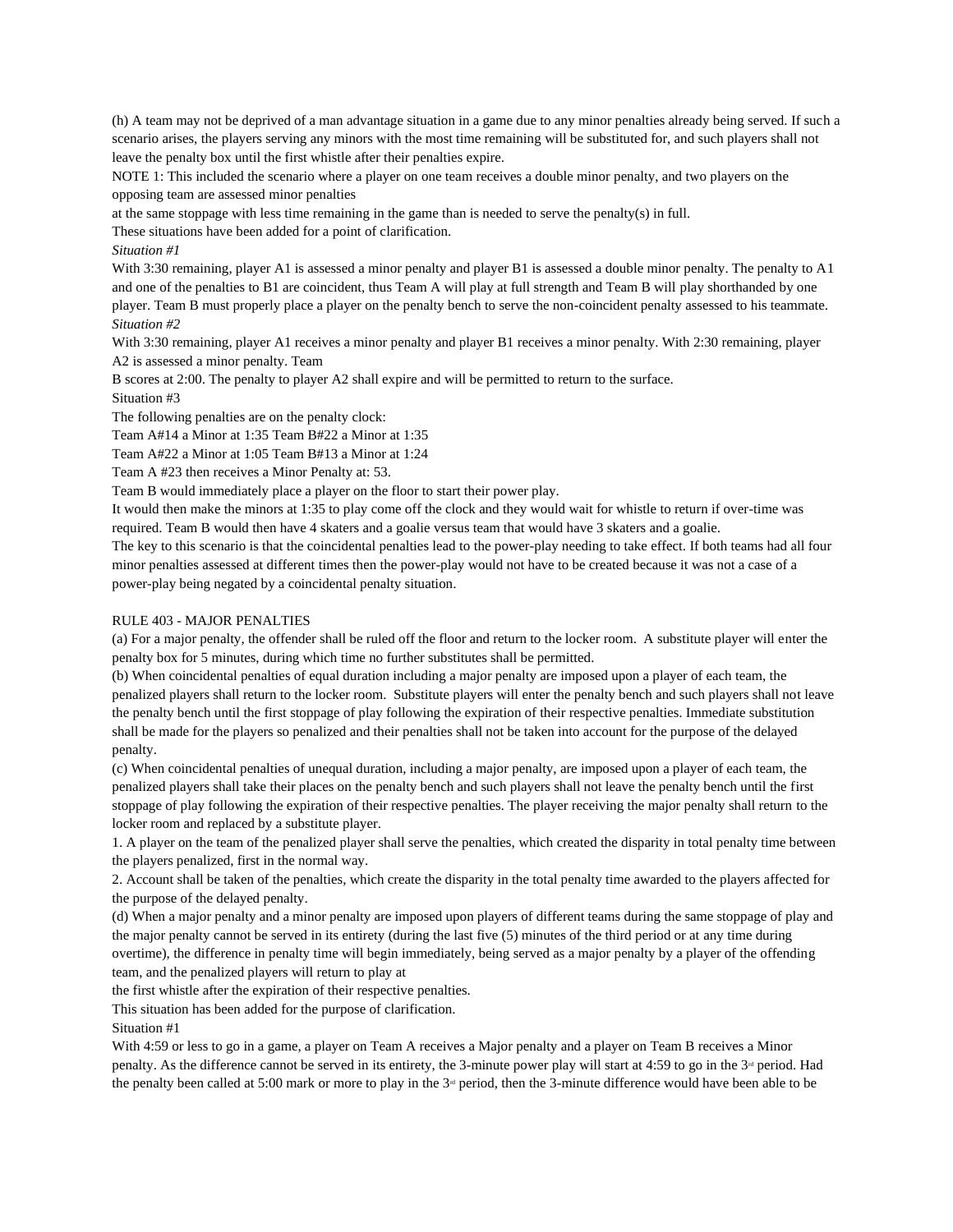served and no alteration would have been needed. The player penalized for the minor must sit in the box and a substitute player is eligible to replace him/her on the floor.

(e) All major penalties will be reported to the league director and will result in a minimum 1 game suspension. Major penalties issued for fighting will receive a minimum suspension of 2 games. Suspension durations will vary based on the severity of the infraction as well as individual suspension history.

(f) All major penalties will be automatically accompanied by a Game Misconduct Penalty.

## RULE 404 - MISCONDUCT PENALTIES

(a) "Misconduct Penalties" to all players, involve removal from the game. A substitute player is permitted to immediately replace a player serving a misconduct penalty.

(b) When a player receives a minor penalty and a misconduct penalty at the same time, the penalized team shall immediately put a substitute player on the bench and he shall serve the minor penalty without charge.

(c) A "Game Ejection Penalty" involves the suspension of a player for the balance of the game. Such player will also be subject to further sanctions by Silver Creek Sportsplex if they deem it necessary.

(d) A "Game Misconduct Penalty" involves the suspension of a player for a minimum of the balance of the game and the next game. The suspended player shall be reported to the Silver Creek Sportsplex who shall have full power to impose such further penalty as they may deem fitting.

(e) When a player receives a major penalty and a misconduct, major penalty and a game ejection, or major penalty and a game misconduct penalty at the same time, the penalized team shall place a substitute player on the penalty bench to serve the major penalty, and no replacement for the penalized player shall be permitted to enter the game except from the penalty bench. Any violation of this provision shall be treated as an illegal substitution under Rule 205 (a), calling for a bench minor penalty.

NOTE 1: For all Game Ejection and Game Misconduct penalties regardless of when imposed, a total of 10 minutes shall be charged in the records against the offending player.

(f) A player or Team Official who is assessed a game misconduct penalty, may not be near the team bench, or in any way attempt to direct the play of the team.

(g) A Gross Misconduct penalty involves the suspension of a player or Team Official for a minimum of 4 games.

(h) The League Director and Referees are required to report all gross misconduct penalties and the surrounding circumstances to Silver Creek Sportsplex immediately following the game. The Silver Creek Sportsplex shall have full power to impose further sanctions. A player who has been assessed a gross misconduct penalty shall be suspended from participating in any additional games until the case has been dealt with by the Silver Creek Sportsplex.

(i) A minimum suspension of 1 game shall be issued to anyone who receives a Game Misconduct Penalty. A minimum suspension of 4 games shall be issued to anyone who receives a Gross Misconduct penalty. Suspension durations will vary based upon the severity of the infraction as well as individual suspension history.

NOTE 1: For all Gross Misconduct penalties regardless of when imposed, a total of 10 minutes shall be charged in the records against the offending player.

#### RULE 405 - MATCH PENALTIES

(a) A Match penalty involves the suspension of a player for the balance of the game and the offending player shall be ordered to the dressing room immediately. The penalized team shall immediately place a non-penalized player on the penalty bench to serve the five-minute time portion of the penalty and such player may not be changed.

(b) The League Director and Referees are required to report all match penalties and the surrounding circumstances to the Silver Creek Sportsplex immediately following the game. The Silver Creek Sportsplex shall have full power to impose further penalties. A player who has been assessed a match penalty shall be suspended from participating in any additional games until the case has been dealt with by the Silver Creek Sportsplex.

(c) A player who is assessed a match penalty, may not be near the team bench, nor in any way attempt to direct the play of the team.

NOTE 1: For all Match Penalties, regardless of when assessed, a total of 10 minutes shall be charged in the records against the offending player.

(d) When coincident match penalties have been assessed or when any combination of coincident major and match penalties have been assessed to a player or players of both teams, rules 403 (c & d) covering major penalties shall be applicable with respect to player substitutions.

(e) A match penalty will result in a minimum 4 game suspension. Suspension durations will vary based upon severity of the infraction as well as individual suspension history.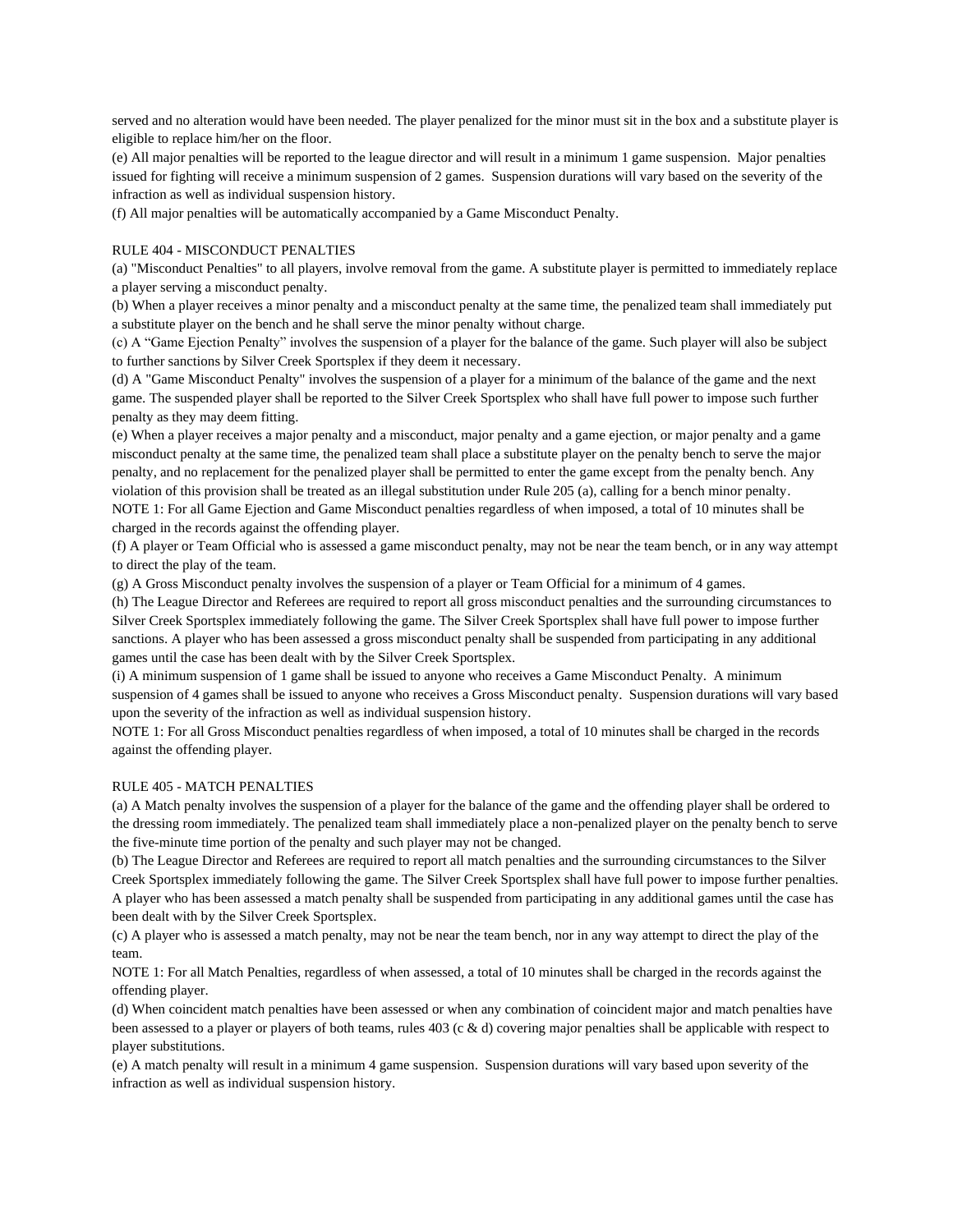## RULE 406 - PENALTY SHOT

(a) Any infraction of the rules which calls for a "Penalty Shot" shall be taken as follows: The Referees will name the player designated by him/her or selected by the team entitled to take the shot (as appropriate) and shall then place the puck on the center face-off spot.

The player taking the shot will, on the whistle of the Referee, play the puck from there and shall attempt to score on the goaltender. The goaltender must stay in the crease until the player touches the puck. The player taking the shot must keep the puck in motion towards the opponent's goal line and once it is shot the play shall be considered complete.

No goal can be scored on a rebound of any kind and any time the puck crosses the goal line the shot shall be considered complete.

### **If a puck is shot off of the goal post, rebounds backwards towards the goal tender, and then deflects off of the goalie and**

**into the net,** this shall be considered a good goal. In no way can the shooter assist the puck in entering the net after the initial shot. If the shooter does assist the puck entering the net after the initial shot, no goal shall be awarded.

(b) The goaltender may attempt to stop the shot in any manner except by throwing his/her stick or any other object or by committing a foul, in which case a goal shall be awarded.

NOTE 1: See Rule 639 (a).

(c) In cases where a penalty shot has been awarded under Rule 629 (g), (illegal entry into the game), under Rule 639 (a), (throwing stick), under Rule 643 (c), (fouling from behind), or Rule 610 (e), (deliberately displacing the goal post during the course of a breakaway), the Referees shall designate the player who has been fouled as the player who takes the penalty shot. In cases where a penalty shot has been awarded under Rule 614 (c), (falling on the puck in the crease), Rule 610 (e), (deliberately displacing the goal post), or Rule 617 (e), (picking up the puck from the crease area), the penalty shot shall be taken by a player selected of the non-offending team from the players on the floor at the time when the foul was committed. Such selection shall be reported to the Referees and cannot be changed.

If by reason of injury the player designated by the Referees to take the penalty shot is unable to do so within a reasonable time, a player selected by the Captain of the non-offending team from the players on the floor when the foul was committed may take the shot. Such selection shall be reported to the Referees and cannot be changed.

(d) Should the player in respect to whom a penalty shot has been awarded himself commit a foul in connection with the same play or circumstances, either before or after the penalty has been awarded, be designated to take the shot, he/she shall first be permitted to do so before being sent to the penalty bench to serve the penalty, unless the penalty is a game ejection, game misconduct, gross misconduct, major penalty, misconduct penalty or a match penalty, in which case the shot shall be taken by a player who was on the floor at the time of the infraction, to be selected by the Captain or Coach of the non-offending team. (e) If at the time a penalty shot is awarded and the goaltender of the penalized team has been removed from the floor to substitute another player, the goaltender shall be permitted to return to the floor before the penalty shot is taken.

(f) If a goal is scored from a penalty shot, the puck shall be faced at center floor in the usual way. If a goal is not scored the puck shall be faced at either of the end face-off spots in the zone in which the penalty shot has been tried.

(g) Should a goal be scored from a penalty shot, a further penalty to the offending player shall not be applied unless the offense for which the penalty shot was awarded was such as to incur a major or match penalty, in which case the penalty prescribed, for the particular offense, shall be imposed.

(h) If the offense for which the penalty shot was awarded was such as would normally incur a minor penalty, then regardless of whether the penalty shot results in a goal or not, no further minor penalty shall be served. All penalties will be recorded on the score sheet regardless of the offending player served time in the penalty box. All penalties will be recorded on the score sheet to the appropriate player, regardless if a goal is scored or not scored on a penalty shot.

(i) If the foul upon which the penalty shot is based occurs during actual playing time, the penalty shot shall be awarded and taken immediately in the usual manner not withstanding any delay occasioned by a slow whistle by the Referee to permit the play to be completed which delay results in the expiration of the regular playing time in any period.

(j) All players, except the player taking penalty shot, must go to the player bench.

(k) If an opposing player other than the goaltender interferes with a player taking a penalty shot, a goal will be automatically awarded whether or not a goal was made.

(l) The time required for the taking of a penalty shot will not be included in regular playing time. The game clock and penalty clock will be stopped during all penalty shots. The game clock and penalty clock will resume on the subsequent face off.

#### RULE 407 - GOALTENDER PENALTIES

(a) A goaltender shall not be sent to the penalty bench for an offense which incurs a minor penalty, but instead the penalty shall be served by a player to be designated by the Coach or Captain of the offending team through the playing Captain that was on the floor at the time of the infraction, and such substitute shall not be changed.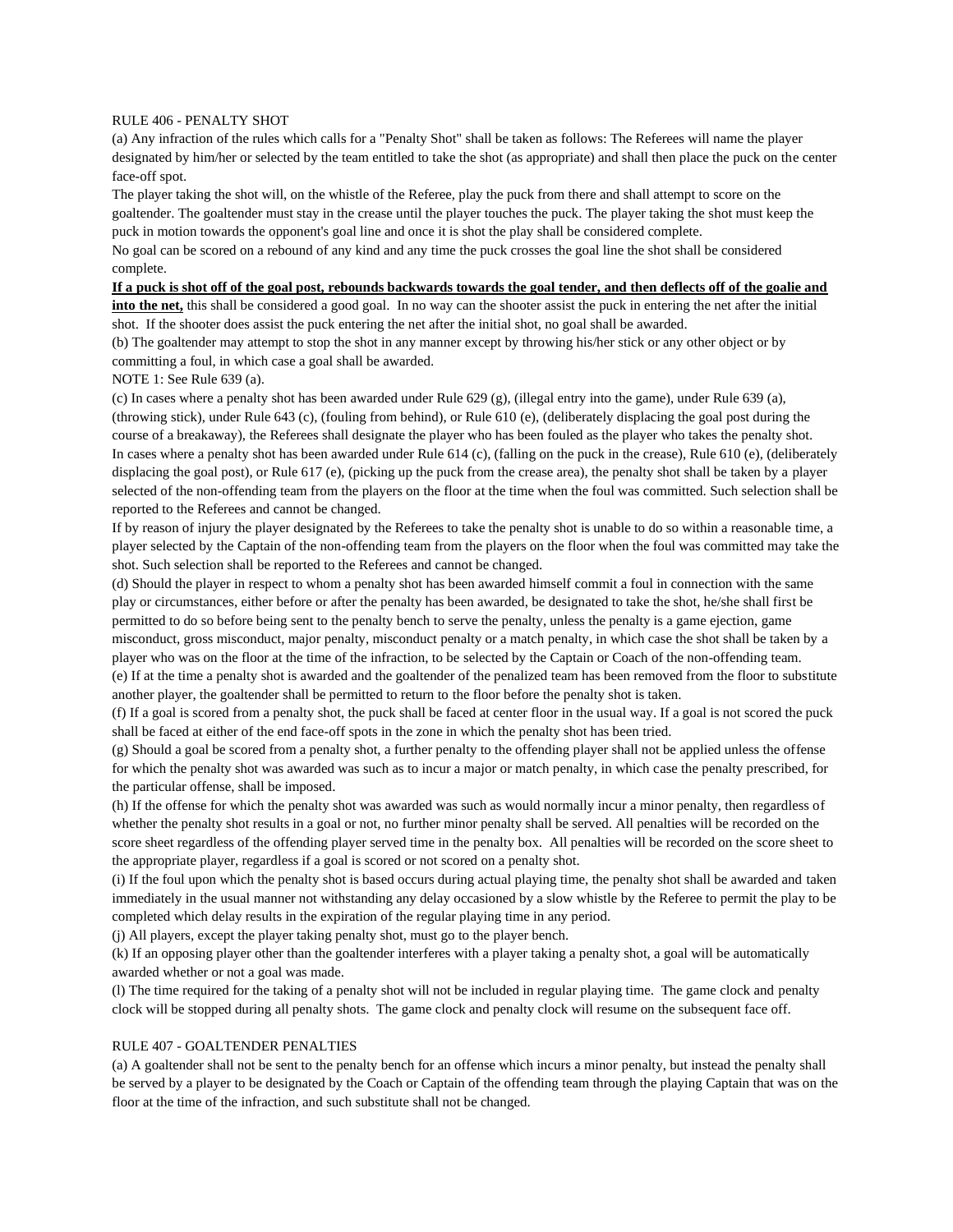(b) Should a goaltender incur a misconduct penalty, game misconduct penalty or major penalty, his/her place then will be taken by a member of his/her own team, or by a regular substitute goaltender who is available and such player will be allowed the goaltender's full equipment.

(c) Should a goaltender incur a match penalty his/her place will then be taken by a member of his/her own team, or by a substitute goaltender who is available, and such player will be allowed the goaltender's equipment. No time period shall be allowed for this change. However, any additional penalties as specifically called for by the individual rules covering match penalties, will apply, and the offending team shall be penalized accordingly.

NOTE 1: All penalties imposed on a goaltender regardless of who serves the penalty or any substitution, shall be charged in the records against the goaltender.

(d) If a goaltender participates in the play in any manner when he/she is beyond the center floor line (or where a line would divide the floor into two equal halves), a minor penalty shall be imposed on him/her.

## RULE 408 - DELAYED PENALTIES

(a) If a third player of any team shall be penalized while two players of the same team are serving penalties, the penalty time of the third player shall not commence until the penalty time of one of the two players already penalized shall have elapsed. Nevertheless, the third player penalized must, at once, proceed to the penalty bench but may be replaced by a substitute until such time as the penalty time of the penalized player shall commence.

(b) When any team has three players serving penalties at the same time and due to the delayed penalty rule, a substitute for the third offender is on the floor, the first of the three penalized players on the penalty bench may not return to the floor until play has been stopped. When play has been stopped, the player whose full penalty has expired may return to the play.

(c) When the penalties of two players of the same team will expire at the same time, the Captain or Coach of that team will designate to the Referees which of such players will return to the floor first, and the Referees will instruct the Penalty Timekeeper accordingly.

(d) When a major and a minor penalty are imposed at the same time on players of the same team, the Penalty Timekeeper will record the minor as being the first of such penalties.

NOTE 1: This also applies to the case where the penalties are imposed on different players of the same team.

**(e) Over and Back Rule: During a delayed penalty, prior to the stoppage of play, once the goaltender has been replaced by a substitute skater, once the puck crosses the offensive zone, the offensive team may not carry the puck back across the red line. In the event the puck crosses the red line after entering the offensive zone, the play is whistled dead and the original delayed penalty shall be assessed.**

#### RULE 409 - CALLING OF PENALTIES

(a) Should an infraction of the rules which would call for any penalty is committed by a player of the side in possession of the puck, the Referee shall immediately blow his/her whistle and assess the penalties to the appropriate players. **The resulting face off shall be made in the defensive zone for the team causing the infraction.**

(b) Should an infraction of the rules which calls for a minor, major, or match penalty be committed by a player of the team not in possession of the puck, the Referees shall signify the calling of a delayed penalty by raising his/her arm. The Referee will blow his/her whistle once the offending team gains possession and the penalty will be assessed to the offending player. Should the infraction call for a misconduct, game misconduct, or gross misconduct penalty, the Referee shall not raise his/her arm, but shall wait until the offending team gains possession before stopping play.

(c) If the penalty to be imposed is a minor penalty, and a goal is scored on the play by the non-offending team, the minor penalty shall not be imposed, but major and match penalties shall be imposed in the normal manner regardless of whether a goal is scored or not.

NOTE 1: The puck must have come into the possession and control of an opposing player or has been "frozen". This does not mean a rebound off the goaltender, the goal or any accidental contact with the body or equipment of an opposing player. NOTE 2: If after the Referee has signaled a penalty but before the whistle has been blown, the puck shall enter the goal of the non-offending team as the direct result of the action of a player of that team, the **goal shall be allowed** and the penalty assessed in the normal matter. The goal shall not count if the puck deflects off a player on the offending team or if a member of the offending team slashes the stick of their opponent who then scores on their own goal. The goal can only be allowed as a direct action of the team shooting the puck into their own net.

NOTE 3: If when a team is "short-handed" by reason of one or more minor or bench minor penalties the Referee signals a further minor penalty against the "shorthanded" team and a goal is scored by the non-offending side before the whistle is blown then the delayed penalty shall be served and the first of the minor penalties already being served shall automatically terminate.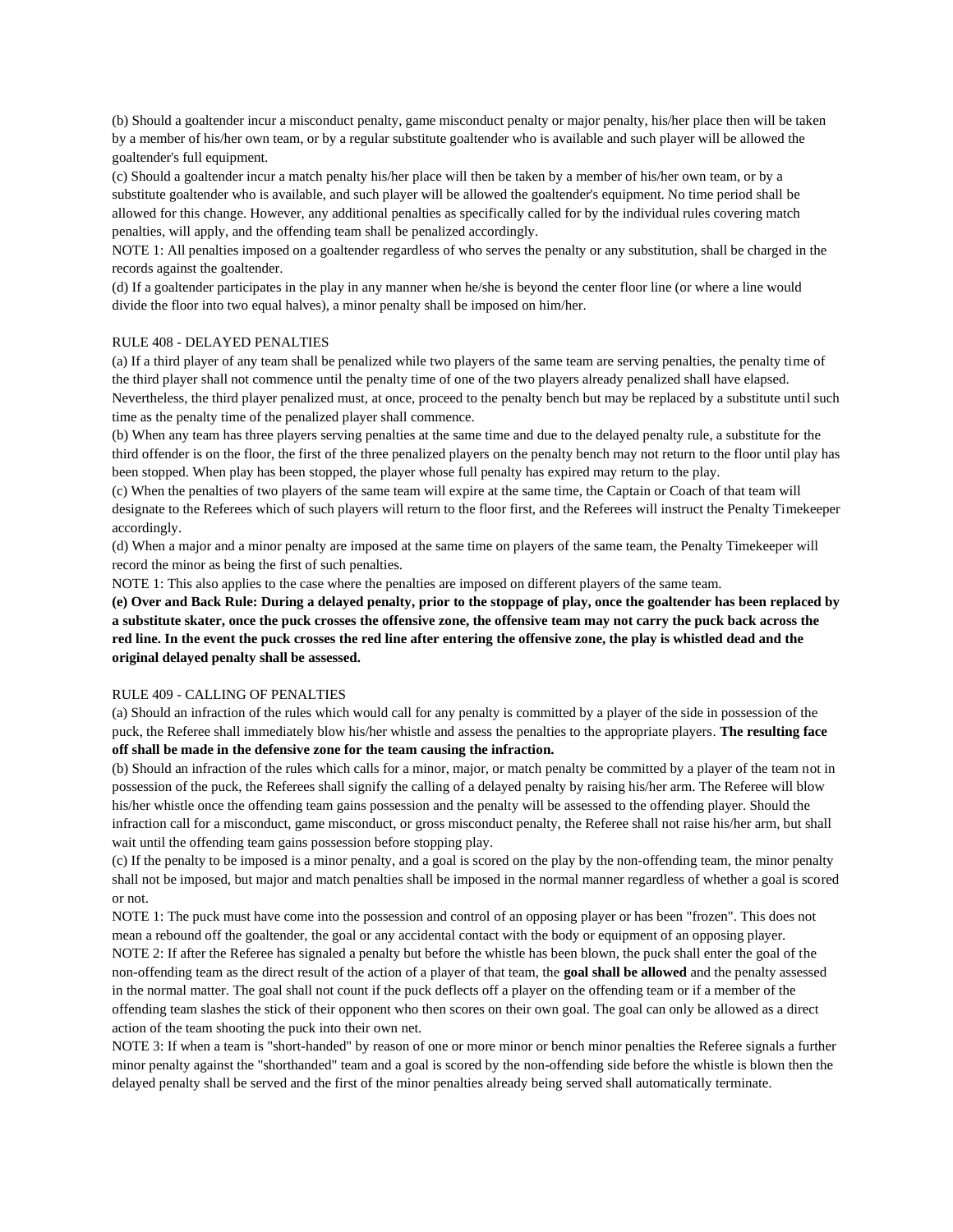(c) Should the same offending player commit other fouls on the same play either before or after the Referees has blown his/her whistle, the offending player shall serve such penalties consecutively.

#### RULE 410 - SUPPLEMENTARY DISCIPLINE

(a) In addition to the suspensions assessed under these rules, the Silver Creek Sportsplex may, at the conclusion of the game, at their discretion, investigate any incident that occurs in connection with any game and may assess additional suspensions for any offense committed before, during or after any game by a player or Team Official, whether or not such offense has been penalized by the Referees.

(b) Should a player receive a suspension and is playing in two or more leagues, that player must serve their suspension in the division it was acquired in before they are eligible for play in any other division.

## RULE 411- SUSPENSION PROCEDURES

Suspension Notification: The team Captain will be notified if they have a suspended player by the last Thursday before there next scheduled game. It is the team Captain's responsibility to contact the League Director by phone, at the league office if they feel they have a player subject to suspension and are having technical problems with said method of communication. If the review of a pending suspension needs more time, the Captain will be notified of an indefinite suspension until such time that the League Director is confident in his/her ruling.

## **SECTION V - OFFICIALS**

### RULE 501 - APPOINTMENT OF OFFICIALS

(a) All Referees will be appointed by the offices of The Plex. There should be two Referees on the floor at all times. There may be one ref on the rink with approval of the League Director.

#### RULE 502 - REFEREE

(a) The Referees are the official representatives of the Silver Creek Sportsplex. They shall be in full control of players on and off the floor.

(b) The Referees shall see that the teams are called to the floor at the appointed time for the commencement of each game, and at the start of each regulation and overtime period. The Referees shall remain on the floor at the conclusion of each period, and any overtime, until the players have proceeded to their benches or dressing room.

(c) The Referees shall check the equipment used by any player when requested to do so by the Manager, Coach or Captain of either team.

(d) The Referees shall assess all penalties as prescribed by the rules for the infractions thereof.

(e) The Referees shall have the final decision on all goals and penalties, disputed or not. The Referees may consult with the Score Keeper before giving his/her final decision.

(f) Before starting the game, the Referees shall see that the appointed Game

Timekeeper is in their respective place.

(g) The Referees shall announce to the Official Scorer the duration of the penalties and the rule infractions involved, and also to whom the goals and assists are to be credited.

(h) After each game, the Referees shall check and sign the official game report and return it to the Official Scorer.

(i) If the regularly scheduled appointed Officials appear during the progress of the game they may replace the temporary Officials at the next break in the game.

(j) All Referees shall be dressed in black pants and a long sleeved black and white striped shirt with orange armbands or attire approved by the Silver Creek Sportsplex. They shall not wear crests of any organization while officiating any Silver Creek Sportsplex contest.

(k) Referees are required to report on the official game report all game misconduct, gross misconduct and match penalties immediately following the game, to the Silver Creek Sportsplex.

#### RULE 503 - ASSISTANT OFFICIAL

(a) In certain age categories or during training, Silver Creek Sportsplex reserves the right to use an assistant official.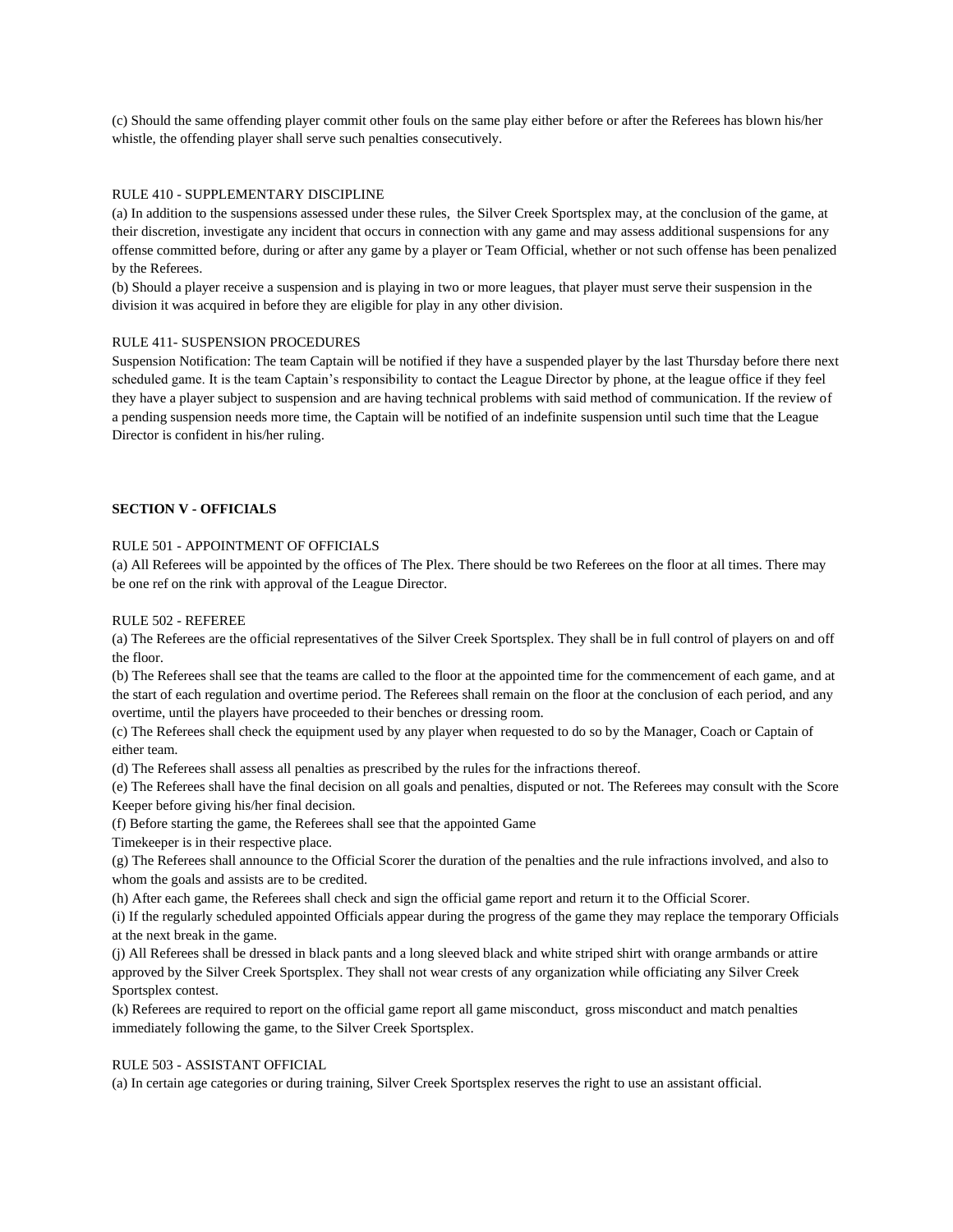(b) The primary job of the assistant official is to conduct all face-offs, and position him/herself in order to assist with any disputed goals.

(c) The Assistant Official may report to the Referees any infraction of the rules not seen by the Referees, and penalties may be assessed if deemed appropriate.

## RULE 504 - GOAL JUDGES

(a) The use of Goal Judges is optional in Silver Creek Sportsplex games.

(b) There shall be one Goal Judge behind each goal. They shall not be members of either competing team nor shall they be replaced during the progress of the game, unless the Referees feel that he/she is biased in some way, in which case, he/she will be replaced immediately.

(c) Each Goal Judge must be stationed in the designated area behind the goal for the duration of the game and shall not change ends at any time after the game begins. Their jurisdiction is limited to that game only.

(d) In the event of a goal being claimed, the Goal Judge of that goal shall decide whether or not the puck has passed between the goal posts and entirely over the goal line. His/her decision will simply be goal or no goal.

NOTE 1: Refer to Rule 502 (e).

(e) The use of Goal Judges and their positioning will be at the discretion of the League Director.

## RULE 505 - PENALTY TIMEKEEPER

(a) The Penalty Timekeeper shall keep the time served by each penalized player during the game and upon request inform the penalized player of the unfinished time of his/her penalty.

(b) If a player leaves the penalty bench before his/her time has expired the Penalty

Timekeeper shall note the time and signal the Referees who will stop the play as soon as possible.

(c) Where public address systems are used, the Penalty Timekeeper shall announce or have announced the name of each penalized player the nature of the offense and the penalty assessed.

## RULE 506 - OFFICIAL SCORER

(a) The Official Scorer shall enter into the official game report a correct record of the goals scored, who scored, and to whom credit is given for assists, if any. He/she shall also keep a correct record of all penalties assessed; stating the names and numbers of the penalized players, the duration of each penalty, the infraction, and the time the penalty was assessed.

(b) At the completion of each game the Official Scorer shall sign the official game report him/herself and have the Referees sign it. He/she shall then forward the game report to the offices of Silver Creek Sportsplex.

## RULE 507 - GAME TIMEKEEPER

(a) The Game Timekeeper shall record the time of the starting and finishing of each game, and all actual playing time during the game.

(b) The Game Timekeeper shall signal the Referees for the commencement of the game, the start of the second period, start of the third period, and for each overtime period.

(c) If the rink is not equipped with an automatic buzzer or if this equipment should fail to operate, the Game Timekeeper shall, by means of a whistle, signal the end of each period, each overtime period, and the end of the game.

(d) The Game Timekeeper will record all times in minutes and seconds.

## **SECTION VI - PLAYING RULES**

## RULE 601 - ABUSE OF OFFICIALS AND OTHER MISCONDUCT

Any player who challenges or disputes the ruling of an Official, uses abusive language towards an Official, attempts to incite an opponent or create a disturbance during the game shall be assessed a minor penalty for unsportsmanlike conduct. If the player persists in such conduct, a misconduct penalty shall be assessed and any further persistence by the same player shall result in the assessment of a game misconduct penalty.

Referees are advised to use each penalty leading up to a Game Misconduct, but have the authority to issue Misconduct before issuing a Minor and/or a Game Misconduct before issuing Misconduct.

In the case of a Coach or other Team Official, a bench minor penalty shall be assessed first and if such conduct continues, a game misconduct penalty shall be assessed.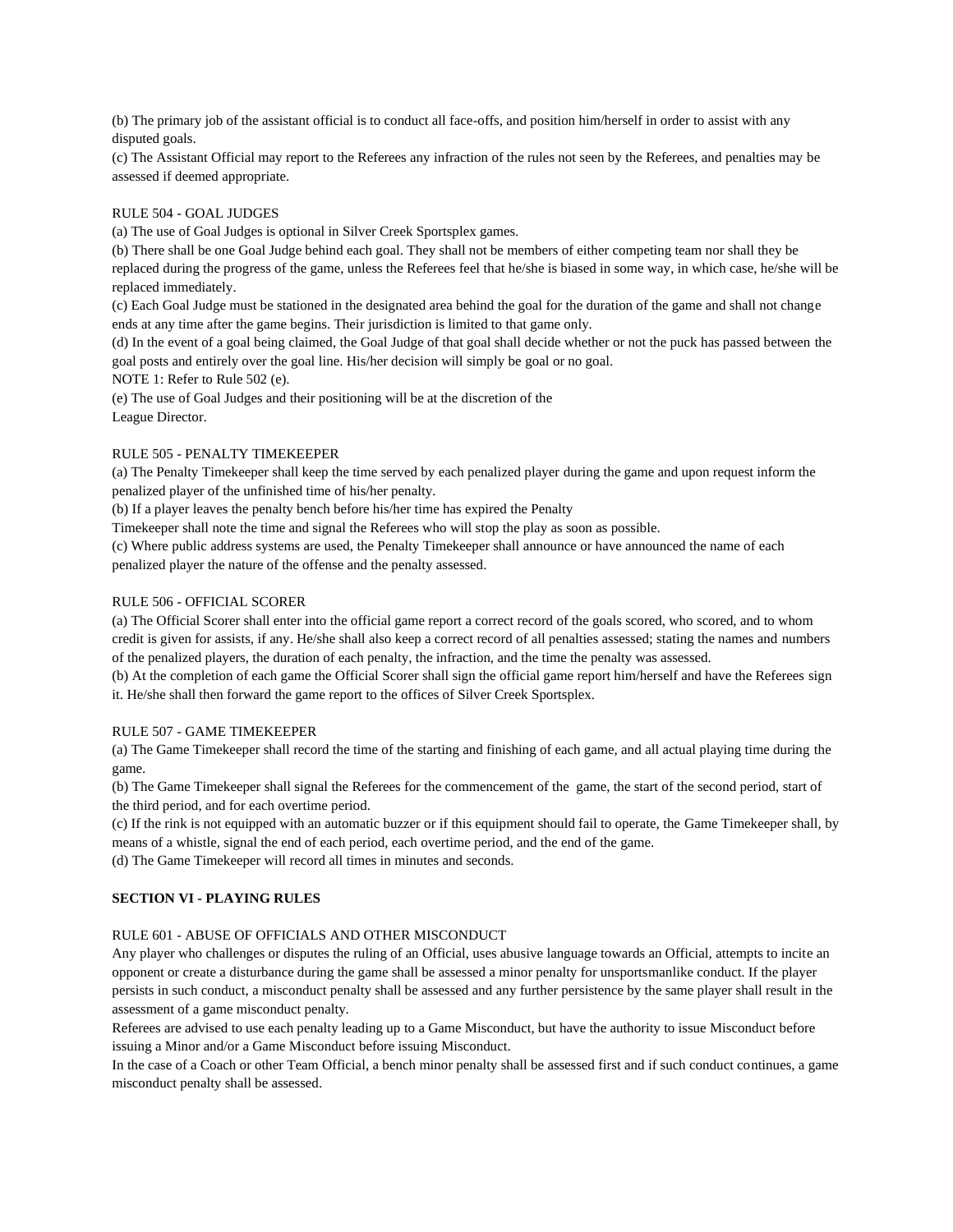(a) Any player who shoots the puck after the whistle shall be assessed a minor penalty, if in the opinion of the Referees the player had sufficient time after the whistle to refrain from taking the shot.

(b) If any player or Team Official does any of the following, the team shall be assessed a Minor or Bench Minor penalty:

1. After being penalized, does not proceed directly to the penalty bench or dressing room when ordered to do so by the Referees. Equipment shall be delivered to the penalty bench or dressing room by a teammate.

2. Throws anything onto the playing surface from the players' bench or penalty bench.

3. Interferes with any Game Official, (non-physically) in the performance of their duties.

4. When an altercation occurs, if not involved, does not proceed immediately to the players' bench, or, in the event that the altercation takes place at the players' bench, does not proceed to his/her team's defensive zone.

(d) If any player or Team Official does any of the following, the player shall be assessed a Misconduct penalty or Game Misconduct Penalty for:

1. Uses obscene, profane or abusive language to any person before, during or after

a game or persists in disputing or shows disrespect for the ruling of an official.

2. During a stoppage of play, intentionally shoots or throws the puck out of the reach of an Official who is retrieving it.

- 3. Enters and remains in the Referees' Crease, when asked to leave, except for the purpose of skating to the penalty bench.
- 4. Intentionally bangs the boards, protective glass or goal with a stick at any time.

5. Shows disrespect to an Official by means of language or gestures.

(f) If any player or Team Official does any of the following, a Gross Misconduct penalty shall be assessed:

1. Deliberately inflicts or attempts to inflict physical harm to a Game Official or a Team Official in any manner.

2. Behaves in any manner, which is critically detrimental to the conduct of the game including, but not limited to, spitting at an opponent, Game Official or Team Official.

3. Uses obscene gestures or racial slurs anywhere in the rink before, during or after the game.

4. Touches or holds any Game Official with the hand or stick.

## RULE 602 - ADJUSTMENT TO CLOTHING AND EQUIPMENT

(a) Play shall not be stopped, nor the game delayed by reason of adjustment of clothing, equipment, skates or sticks. For an infringement of this rule, a minor penalty shall be given.

(b) The responsibility of maintaining clothing and equipment in proper condition shall be upon the player. If adjustments are required, the player shall retire from the floor and play shall continue without interruption using a substitute.

NOTE 1: In the event a player loses his/her helmet in the "process of a play", that player should not continue to make a play until him/her has placed the helmet back on their head. If the player makes a play without a helmet on, the play shall be whistled dead and that player will be given a minor penalty for "improper equipment". The faceoff will ensue at the nearest face-off square. (c) A goaltender, after a stoppage of play, with the permission of the Referees, may be allowed to make adjustments or repairs to clothing, equipment, shoes or skates. A goaltender may also be permitted by the Referees to replace/fix his/her mask within a reasonable amount of time shall be allowed for repair or fitting a mask.

(d) For an infraction of a rule by a goaltender, a minor penalty shall be imposed.

### RULE 603 - ATTEMPT TO INJURE

(a) A match penalty shall be imposed on any player who deliberately attempts to injure any opponent, in any manner, and the circumstances shall be reported to the Silver Creek Sportsplex for further action. A substitute for the penalized player shall be permitted at the end of the fifth minute.

#### RULE 604 - BODY CHECKING

(a) A minor penalty or major penalty, at the discretion of the Referees shall be imposed on any player who intentionally body checks an opponent, with or without the puck.

(b) A minor penalty or major penalty, at the discretion of the Referees, shall be assessed to any player who makes physical contact with an opponent after the whistle has been blown, if in the opinion of the Referees, the player had sufficient time to avoid such contact.

(c) When a player injures an opponent as the result of body checking, the Referees shall have no choice but to assess a major penalty to the offending player.

(d) Any major penalty assessed for body checking will also include a game misconduct penalty.

(e) A major penalty and automatic game misconduct shall be imposed on any player who checks an opponent from behind.

(f.) Body Checking may also be treated as a match penalty under Rules 603 and 611.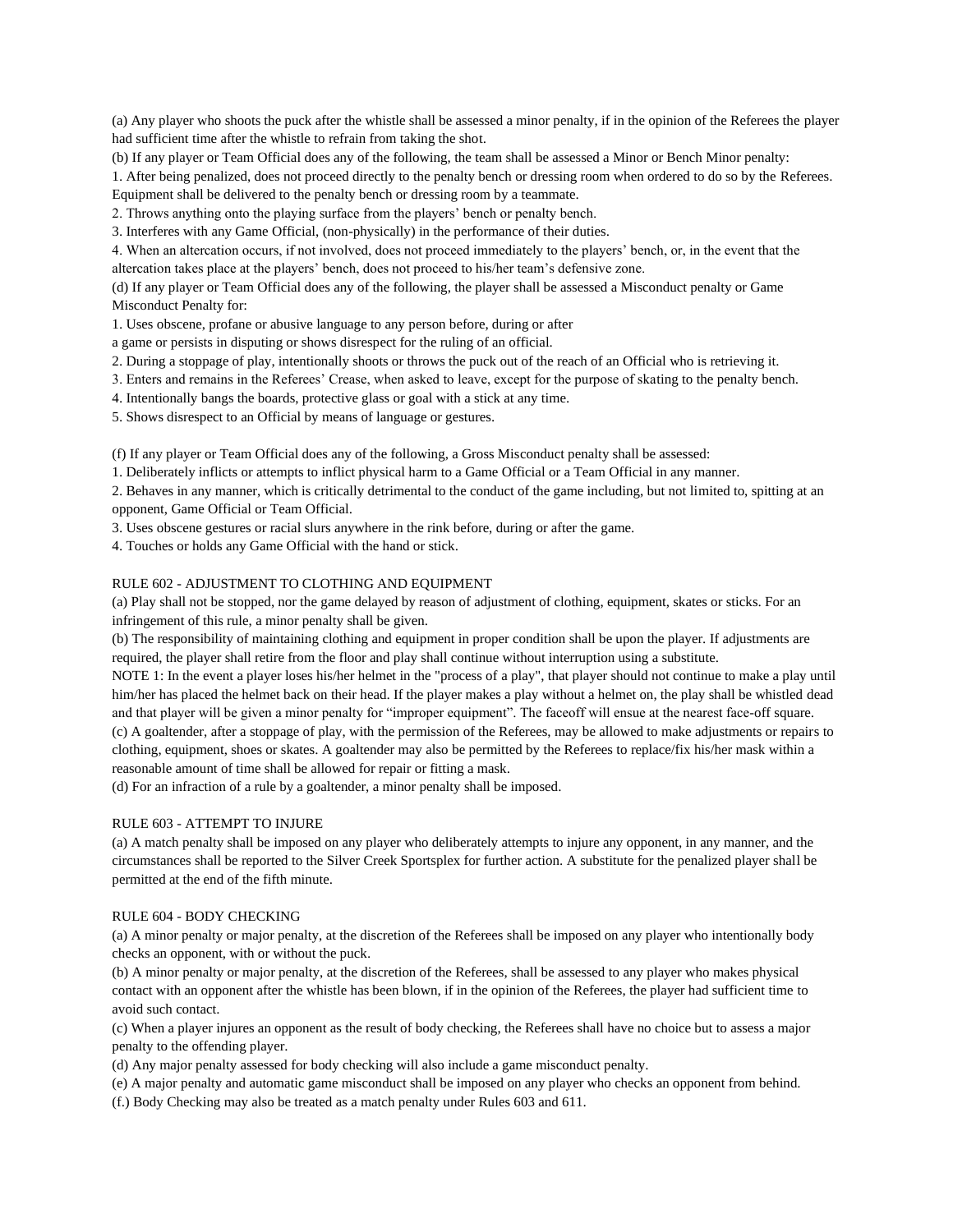NOTE 1: It is not intended that there be no body contact between two opposing players who are actively in pursuit of the puck. The act of riding an opponent off the puck or meeting the opponent head-on, WHILE ATTEMPTING TO PLAY THE PUCK, shall not be considered roughness. However, this does not imply that players NOT in possession of the puck may throw their bodies into an opponent in order to achieve possession.

## RULE 605 - BOARDING

(a) A minor penalty or major penalty, at the discretion of the Referees based upon the degree of violence of the impact with the boards, shall be assessed to any player who fouls an opponent in such a manner that caused the player to be violently thrown into the boards.

NOTE 1: "Rolling" an opponent (if he is the puck carrier) along the boards where he/she is endeavoring to go through too small an opening is not boarding, but may be penalized as roughing.

(b) When a player injures an opponent as the result of boarding or body checking, the

Referees shall have no choice but to assess a major penalty to the offending player.

(c) Any major penalty assessed for body checking or boarding will also include a

game misconduct penalty

(d) Boarding may also be treated as a match penalty under Rules 603 and 611.

#### RULE 606 - BROKEN STICK

(a) A player whose stick is broken may participate in the game provided he/she immediately drops his/her stick. A minor penalty shall be imposed for an infraction of this rule.

NOTE 1: A broken stick is one which, in the opinion of the Referees, is unfit for normal play.

(b) A goaltender may **NOT** continue to play with a broken stick. He/She must immediately drop his/her stick upon the stick breaking. A minor penalty shall be imposed for an infraction of this rule.

(c) A player whose stick is broken may not receive a stick thrown on the floor from any part of the rink, but must obtain one from the player bench. A goaltender whose stick is broken may not receive a stick thrown on the floor from any part of the rink but may receive a stick from a teammate without proceeding to his/her player bench. A minor penalty shall be imposed on the player or goaltender receiving a stick illegally under this rule.

## RULE 607 - BUTT-ENDING

(a) A major penalty shall be imposed on a player who "butt-ends" or attempts to

"butt-end" an opponent.

NOTE 1: An attempt to butt-end shall include all cases in which a butt-end gesture is made, regardless of whether body contact is made or not.

(b) Any penalty assessed for attempting to "butt-end" will include a game ejection penalty.

(c) A major penalty and automatic game misconduct shall be imposed on any player who makes contact with an opponent by butt ending.

(d) Butt-ending may also be treated as a match penalty under Rules 603 and 611.

## RULE 608 - CHARGING

(a) A minor penalty or major penalty at the discretion of the Referees shall be imposed on a player who runs, jumps into or charges an opponent.

(b) A minor penalty or major penalty at the discretion of the Referees shall be imposed on a player who charges a goaltender while the goaltender is within his/her goal crease.

(c) When a player injures an opponent as the result of charging, the Referees shall have no choice but to assess a major penalty to the offending player.

NOTE 1: A goaltender is not "fair game" just because he/she is outside the goal crease area. A penalty for interference or

charging (minor or major) should be called in every case where an opposing player makes unnecessary contact with a goaltender.

(d) Any major penalty assessed for charging will include a game ejection or game misconduct penalty at the Referee's discretion. (e) Charging, may also be treated as a match penalty under Rules 603 and 611.

#### RULE 609 - CROSS CHECKING

(a) A minor or major penalty at the discretion of the Referees, shall be imposed on a player who "cross checks" an opponent. (b) A major penalty shall be imposed on any player who injures an opponent by cross checking.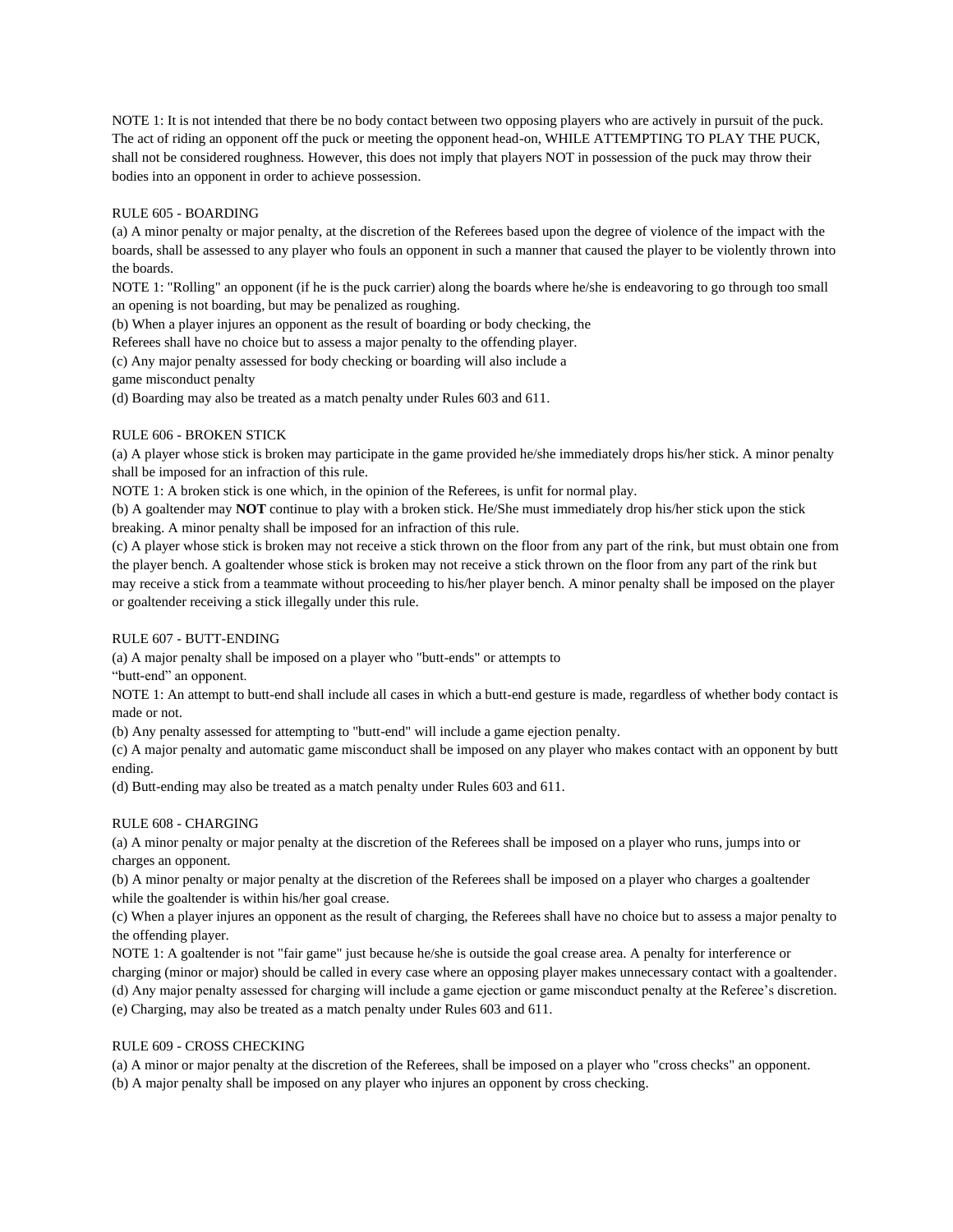(c) A minor or major penalty shall be imposed on a player who cross checks a goaltender while the goaltender is within his/her goal crease.

(d) Any major penalty assessed for cross checking will include a game misconduct penalty.

(e) Cross checking may also be treated as a match penalty under Rules 603 and 611.

#### RULE 610 - DELAYING THE GAME

(a) A minor penalty shall be imposed on any player or goaltender that delays the game by deliberately shooting or batting the puck with his/her stick outside the playing area.

NOTE 1: This penalty shall apply also when a player or goaltender deliberately bats or shoots the puck with his/her stick outside the playing area after a stoppage of play.

(b) A minor penalty shall be imposed on a goaltender that shoots the puck directly (non-deflected) outside of the playing area, except when a location is not protected by glass or screen.

(c) A bench minor penalty shall be assessed to any team, which after a warning by the Referees, fails to place the correct number of players on the playing surface, thereby causing a delay in any manner.

(d) A minor penalty shall be assessed to a player who, after a warning by the

Referees, fails to maintain a proper position during the face off.

(e) A minor penalty shall be imposed on any player (including the goaltender) who delays the game by deliberately displacing the goal post from its normal position. If such an infraction occurs with less than 2 minutes remaining in the  $3<sup>d</sup>$  period or at any time during overtime, a penalty shot shall be awarded against the offending team.

1. If the goal post is deliberately displaced during the course of a breakaway, a penalty shot shall be taken by the last player of the non-offending team in possession of the puck.

2. In the event that the goal post is deliberately displaced by a defending player or goaltender immediately prior to the puck crossing the goal line, the Referees may assess a minor penalty, a penalty shot, or award a goal.

(f) A bench minor penalty shall be assessed to a team requesting an equipment measurement that is unsubstantiated (deemed to be legal).

#### RULE 611 - DELIBERATE INJURY OF OPPONENTS

(a) A match penalty shall be imposed on a player who deliberately injures an opponent in any manner. The incident shall be reported to the Silver Creek Sportsplex for further action.

(b) No substitute shall be permitted to take the place of the penalized player until five minutes actual playing time shall have elapsed, from the time the penalty was imposed.

#### RULE 612 - ELBOWING

(a) A minor penalty or major penalty shall be assessed to any player who uses the elbow in such a manner as to foul an opponent, in any way.

(b) A major penalty shall be imposed on any player who injures an opponent as the result of a foul committed by using his/her elbows.

(c) Any major penalty assessed for elbowing may also include a game ejection or game misconduct penalty at the Referee's discretion.

(e) Elbowing can also be treated as a match penalty under Rules 603 and 611.

#### RULE 613 - FACE-OFFS

(a) One player from each team shall stand on their own defensive side of the face-off circle with their sticks held on the floor outside of the face-off spot. The attacking team must put his/her stick down first. All other players shall stay on their respective defensive side of the face-off spot until the Referee or Assistant Official drops the puck on the face-off spot and play begins. (b) Players facing-off will stand facing their opponent's end of the rink approximately one stick length apart with the blade of their stick on the floor.

(c) Sticks of both players facing-off shall have any part of the blade touching the floor and properly aligned on the tape. All other players must be at least fifteen feet away from the player's facing-off and they must be onside.

NOTE 1: If, after a warning by the Referee or Assistant Official, either of the player's fail to take his/her proper position for the face-off promptly, the Referee or

Assistant Official shall replace the offending player or players with another player on the floor. If either player or players still fail to take their proper position the Referees may assess a delay of game penalty against the offending player or players.

(d) In the conduct of any face-off anywhere on the playing surface no player shall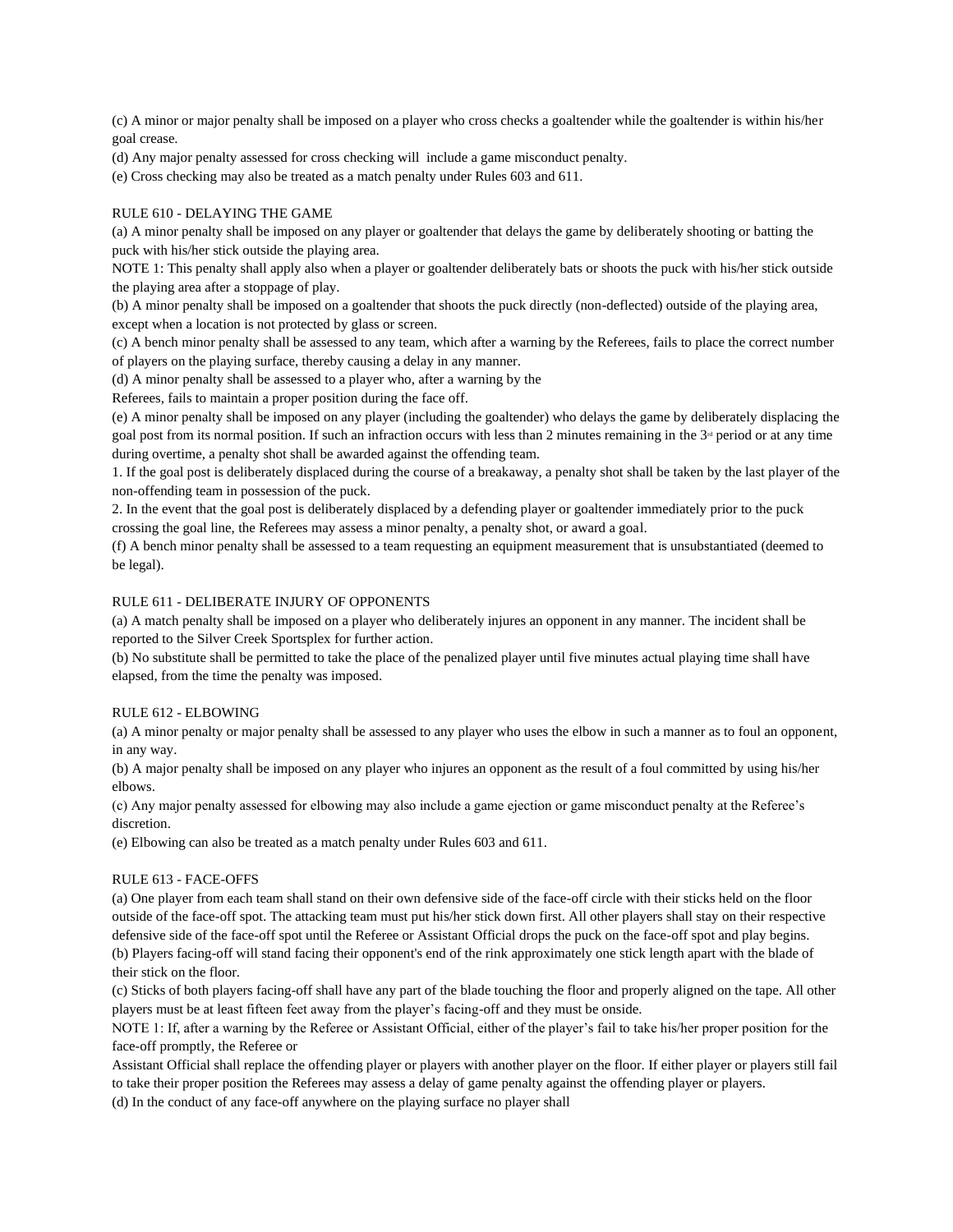make any physical contact with his/her opponent's body by means of his/her own body or by his/her stick except in the course of playing the puck after the face-off has been completed.

For violation of this rule, the Referees may impose a minor penalty or penalties

on the player(s) whose action(s) caused the physical contact.

NOTE 1: A face-off commences when the Referee or Assistant Official designates the place of the face off and takes up a position to drop the puck.

(e) A second violation of any of the provisions or sub-selection(s) hereof during the same face-off may be penalized with a minor penalty to the player who commits the second violation of this rule.

(f) When an infringement of a rule has been committed or a stoppage of play has been caused by any player of the attacking side, the ensuing face-off shall be made at the center face-off spot.

NOTE 1: This includes stoppage of play caused by a player of the attacking side shooting the puck on to the back of the defending team's net without any intervening action by the defending team.

(g) When an infringement of a rule has been committed by players of both sides in the play resulting in the stoppage, the ensuing face-off will be made at the place of such infringement or at the place where play is stopped in cases where play is permitted to be completed unless otherwise expressly provided by these rules.

(h) When stoppage occurs between the end of face-off spots and near the end of the rink, the puck shall be faced-off at the end face-off spot on the side where the stoppage occurs, unless otherwise expressly provided by these rules.

(i) When a goal is disallowed as a result of the puck being deflected off the Official directly into the net, the face-off shall be at either of the end face-off spots in that zone.

(j) When the game is stopped for any reason not specifically covered in the official rules, the puck must be faced-off where it was last played.

(k) The Referee or Assistant Official is under no obligation to wait for the players to get to the face-off. It is the player's responsibility to get there as quickly as possible. If one team is lined up and the other team is procrastinating, the Referee or Assistant

Official can start the play by dropping the puck, or can assess a bench minor penalty to the team causing the delay. NOTE 1: Once a team is in face-off position, the puck can be put into play within three seconds.

## RULE 614 - FALLING ON PUCK

(a) A minor penalty shall be imposed on a player other than the goaltender who deliberately falls on or gathers a puck into the body.

NOTE 1: Defensemen who drop to their knees to block shots should not be penalized if the puck is shot under them or becomes lodged in their clothing or equipment, but any use of the hands to make the puck unplayable should be penalized promptly. (b) A minor penalty shall be imposed on a goaltender who (when his/her body is entirely outside the boundaries of his/her own crease area and when the puck is behind the goal line) deliberately falls on or gathers the puck into his/her body, or who holds or places the puck against the boards.

(c) No defending player except the goaltender will be permitted to fall on the puck, hold the puck, or gather the puck into the body or hands when the puck is within the goal crease. For infringement of this rule play shall immediately be stopped and a penalty shot shall be ordered against the offending team but no other penalty shall be given.

NOTE 1: This rule shall be interpreted so that a penalty shot will be awarded only when the puck is in the crease at the instant the infraction occurs. However, in cases where the puck is outside the crease, Rule 614(a) may still apply and a minor penalty may be imposed even though no penalty shot is awarded.

If the goaltender has been removed from the playing surface when the infraction occurs, a goal shall be awarded to the nonoffending team in lieu of the penalty shot.

#### RULE 615 – FIGHTING AND ROUGHING

(a) A major penalty and automatic game misconduct shall be imposed on any player who engages in a fight. Silver Creek Sportsplex has a ZERO TOLERANCE policy on fighting majors and gross misconduct penalties. Player's who, in the opinion of on-floor officials, have engaged in a fight or have committed a gross misconduct towards another player, official, or the game, will be ejected from that game and suspended for a minimum of two (2) games or a maximum of the remainder of that season. If a player is struck or provoked by another player who is trying to start a fight, the player should skate away if possible, cover up if necessary BUT should not retaliate or take any actions that could be considered in any way as fighting. Players must not throw a punch, drop their gloves, kick, slash, or take any "fight" action towards another player. Any incident will be at the discretion of the on-floor officials and Silver Creek Sportsplex management. There will be no exceptions to this rule and no refunds will be given should a player be suspended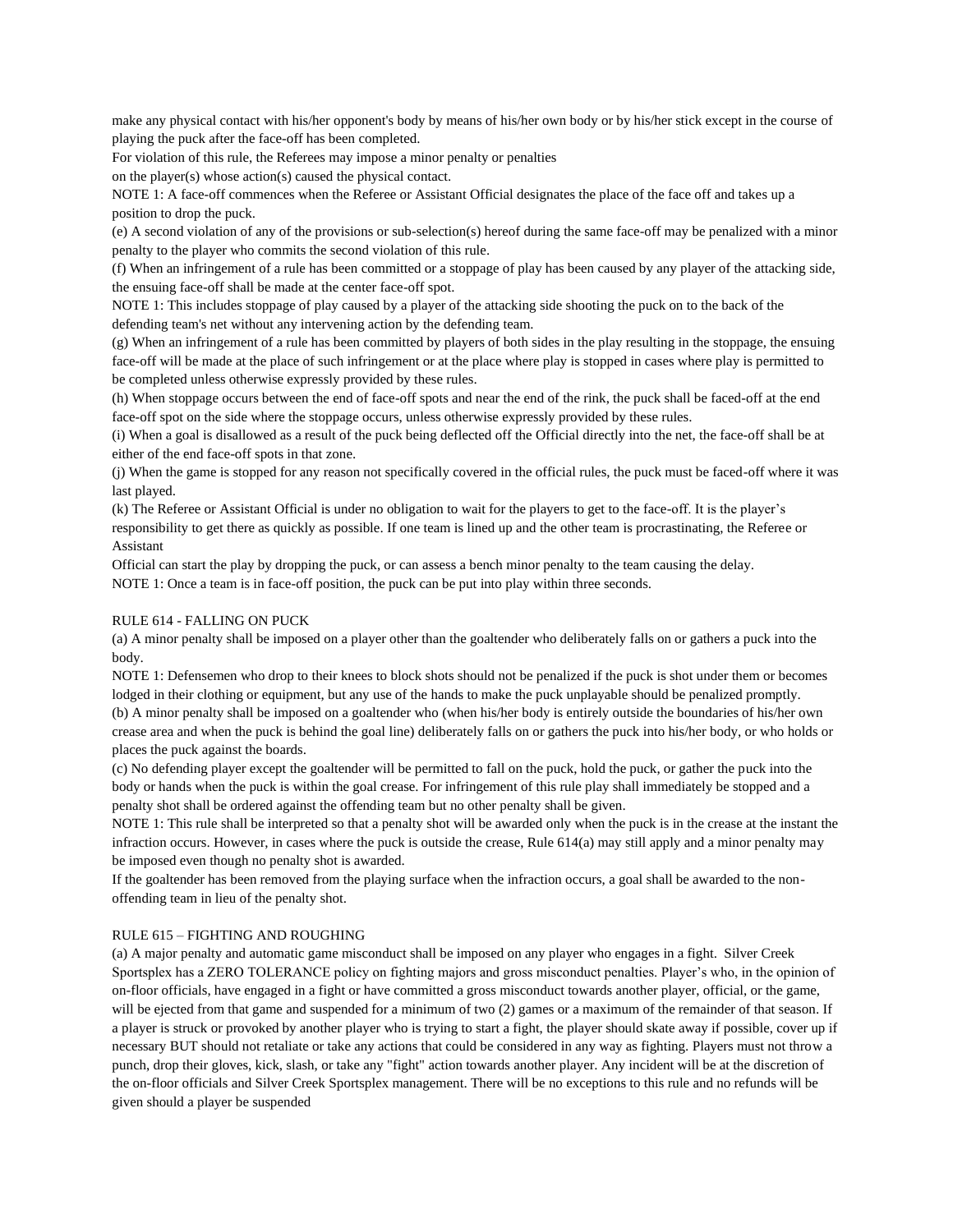Any player deemed by the Referees to be the instigator of the altercation shall be additionally assessed a minor penalty and is subject to additional suspension by the Silver Creek Sportsplex.

Any player removing his/her sweater before or during a fight will be treated as the instigator, even if both players do. That player(s) will receive and additional minor penalty for instigating as well as being subject to further suspension.

(b) The Referees are provided very wide latitude in the penalties, which they may impose under this rule. This is done intentionally to enable them to differentiate between the obvious degrees of responsibility of the participants either for starting the fighting or persisting in continuing the fighting. The discretion provided should be exercised realistically.

NOTE 2: Referees are directed to employ every means provided by these rules to stop brawling.

(c) A game misconduct shall be imposed on any player involved in fighting off the playing surface or with another player who is off the playing surface.

(d) A player who drops his/her gloves in an aggressive or threatening manner shall receive an automatic Fighting Penalty. This will result in a minimum suspension of two games, subject to review by the Silver Creek Sportsplex.

(e) Any player or goaltender deemed to be the first to intervene in an altercation already in progress, shall receive a Third Man In Penalty. This penalty will result in a minimum suspension of 3 games**, any player entering and is deemed as a peacemaker by the referees may/may not be given a Third Man In.**

(f) When an altercation occurs, all players not engaged shall immediately proceed to the area of their players' bench. In the event the altercation takes place at the players' bench, the players on the surface must go to their team's defensive zone. Failure to comply will result in a bench minor penalty assessed to the team(s) not observing this rule.

NOTE 1: Refer to Rule 601 (c (4)).

(g) Any player or goaltender that resists an official in the discharge of their duties shall be assessed a misconduct or game misconduct penalty.

NOTE 1: Refer to Rule 601 (d & f).

(h) A minor penalty shall be assessed to a goaltender that leaves the immediate vicinity of the goal crease to participate in an altercation. This penalty shall be in addition to any penalty incurred during the altercation.

## RULE 616 - GOALS AND ASSISTS

(a) It is the responsibility of the Referees to award goals and assists, and such decision is final. In cases of an obvious error in awarding a goal or an assist, it should be corrected promptly. Changes shall not be made on the scoring summary after the Referees have signed the official score sheet.

(b) A goal shall be scored when the puck has been put between the goal posts by the stick of a player of the attacking side from in front, and below the cross bar and entirely across the goal line.

(c) A goal shall be scored if the puck is put into the goal in any way by a player of the defending side. The player of the attacking side who last played the puck shall be credited with the goal but no assist shall be awarded.

(d) If an attacking player kicks the puck and it is deflected into the net by any player, the goal shall not be allowed. This shall include any cases where the player had intension to redirect the puck with their skate. This is not limited to a kicking motion. (e) If the puck has been deflected into the goal by a shot of an attacking player by striking any part of the person or a player of the same side, a goal shall be allowed. The player who deflected the puck shall be credited with the goal. The goal shall not be allowed if the puck has been kicked, thrown or otherwise deliberately directed into the goal by any means other than a stick.

(f) If a goal is scored as a result of a puck being deflected directly into the goal off an official, the goal shall be disallowed. (g) Should a player legally propel a puck into the goal crease of the opponent's team and the puck should become loose and available to another player of the attacking side, a goal scored on the play shall be allowed.

(h) A goal scored by a player who strikes or deflects the puck above the normal height of the shoulder or the height of the crossbar (whichever is lower) shall not be allowed, except by a player of the defending team. The determining factor shall be where the puck made contact with the player's stick in relation to his shoulder/crossbar.

(i) Any goal scored other than as covered by the official rules shall not be allowed.

(j) If at any time a player of the attacking team positions himself in the goal crease, holds his stick in the goal crease or skates through the goal crease, and the puck should enter the goal while such a condition prevails and the player's position in no way interferes with or impedes the goaltender's ability to defend his goal, the goal shall be allowed.

(k) A goal shall be credited in the scoring records to a player who shall have propelled the puck into the opponent's goal. Each goal shall count as one point in the player's record. An assist shall be credited to the player taking part in the play immediately preceding the goal, but no more than one assist shall be credited on any goal.

#### RULE 617 - HANDLING PUCK WITH HANDS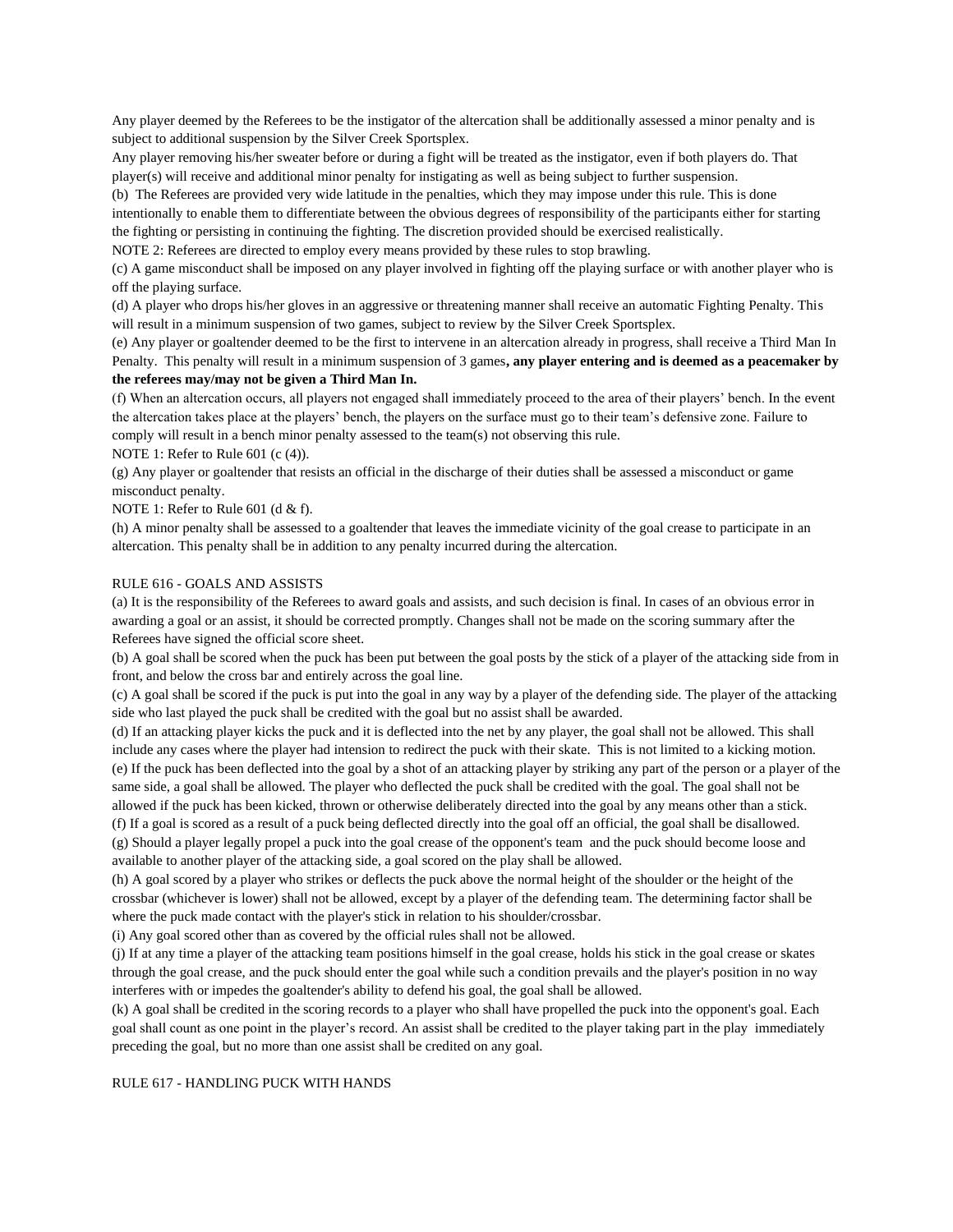(a) If any player, including the goaltender, closes his/her hand intentionally on the puck the play shall be stopped and a face-off will take place. However, if the puck is dropped immediately, play shall be allowed to continue.

(b) Upon the goaltender making a save, the play shall be stopped and a face-off shall follow. However, after an initial warning by the Referees, a goaltender that holds the puck unnecessarily shall be given a minor penalty for delay of game.

(c) A goaltender shall not deliberately drop the puck into his/her pads or onto the goal net, nor deliberately pile up obstacles at or near his/her net, that in the opinion of the

Referees would tend to prevent the scoring of a goal. The penalty for infringement of this rule by the goaltender shall be a minor penalty.

NOTE 1: The object of this rule is to keep the puck moving continuously, and any action taken by the goaltender, which causes an unnecessary stoppage, must be penalized.

(d) A minor penalty shall be imposed on a player except the goaltender who, while play is in progress, picks up the puck off the floor with his/her hands.

(e) If a defending player, except the goaltender, picks up the puck from the floor in the crease area or holds the puck in the crease area while play is in progress, the play shall he stopped immediately and a penalty shot shall be awarded to the non-offending team.

(f) A player shall be permitted to stop or "bat" a puck in the air with his/her open hand, or push it along the floor with his/her hand, and the play shall not be stopped unless in the opinion of the Referees he has deliberately touched the puck with his hands, in which case, the play shall be stopped and the puck faced off at the center face-off spot.

This rule is disregarded if these actions are executed in the defensive zone.

NOTE 1: The puck may not be batted with the hand directly into the net at any time, and a goal shall not be allowed when the puck been legally batted and is defected into the goal off a defending player including the goaltender.

#### RULE 618 - HEAD-BUTTING

(a) A major penalty shall be imposed on a player who head-butts or attempts to head butt an opponent.

NOTE1: An attempt to head-butt shall include all cases in which a head-butt gesture is made, regardless of whether contact is made or not with an opponent.

(b) A Match Penalty and automatic game misconduct shall be imposed on any player who makes severe contact with an opponent by head butting.

(e) Head-butting may also be treated as a match penalty under Rules 603 and 611.

# RULE 619 - HIGH STICKS

(a) The carrying of sticks above the normal height of the waist is prohibited, and a minor or major penalty may be imposed on any player violating this rule, at the discretion of the Referees.

(b) When a player carries or holds any part of his/her stick above the normal height of his/her waist so that they make contact with the face or head of an opposing player, the Referees **may** impose a minor penalty (upon discretion) for accidental contact, or a major penalty for careless contact on the offending player if the player is injured.

(c) Any major penalty assessed for high sticking will include a misconduct penalty.

(d) High sticking may also be treated as a match penalty under Rules 603 and 611.

NOTE 1:At the beginning and ending of a slap shot the stick may not be above shoulder height. But if the stick is above that point on the wind up or follow through a penalty may be imposed.

NOTE 2: No contact on an opponent needs occur to call a high sticking penalty.

(e) Batting the puck above the normal height of the shoulders with the stick is prohibited and when it occurs there shall be a whistle when the offending team gains possession of the puck, and the ensuing face-off shall take place at one of offending team's end zone face-off spots unless:

1. The defending player batted the puck to an opponent in which case the play shall continue.

2. A player of the defending side batted the puck into his/her own goal in which case the goal shall be allowed.

(f) A goal scored from a stick so carried shall not be allowed, except by a player of the defending team.

#### RULE 620 - HOLDING AN OPPONENT

(a) A minor penalty shall be imposed on a player who holds an opponent with his/her hands, legs, feet, knees, hips or stick or in any other way.

(b) A major penalty shall be assessed to a player who holds the facemask of an opponent with the hand.

(c) When a player injures an opponent as the result of holding the facemask, the

Referees shall assess a major penalty and automatic game misconduct to the offending player.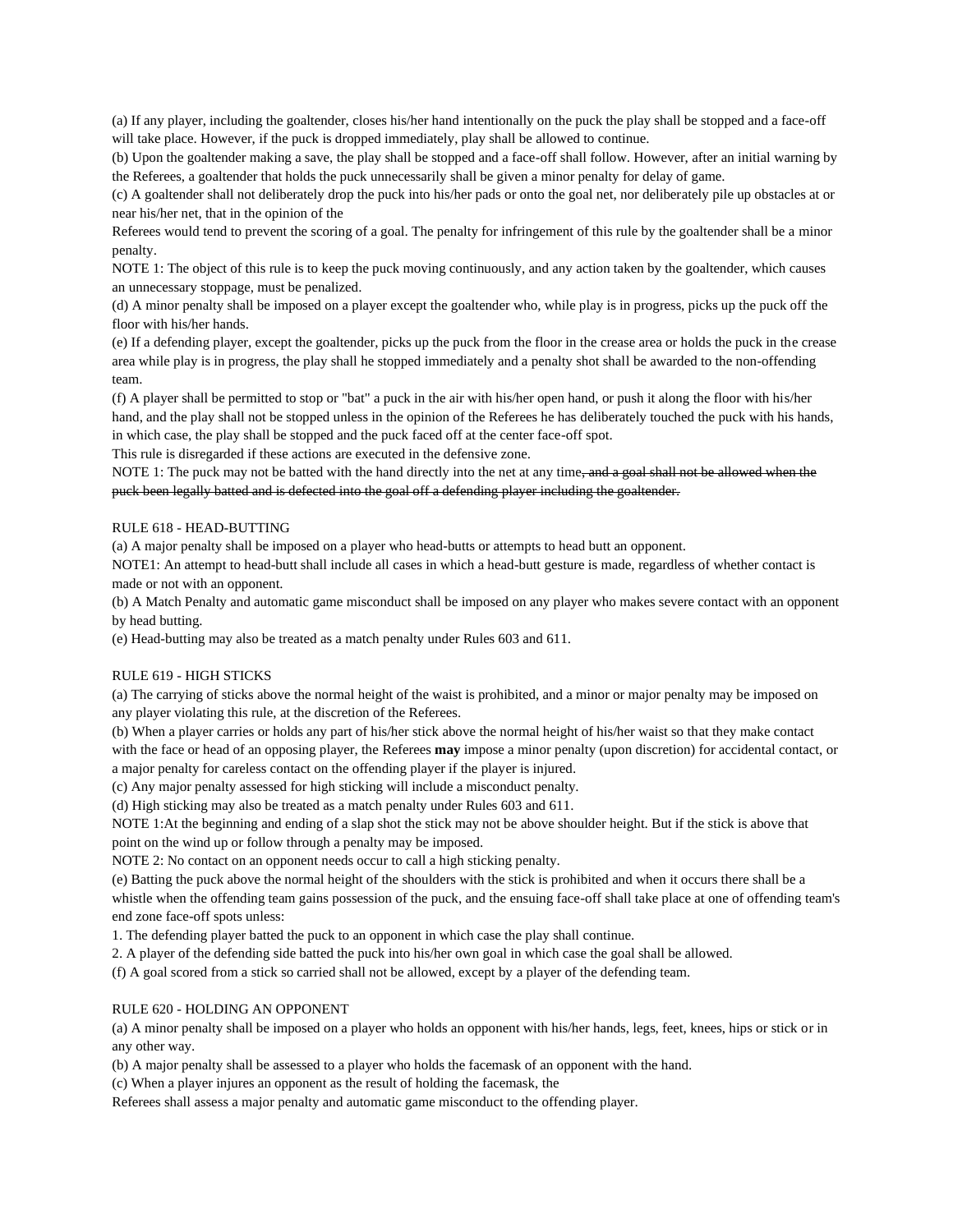#### RULE 621 - HOLDING AN OPPONENT'S STICK

(a) A player is not permitted to hold an opponent's stick. A minor penalty shall be assessed to a player who holds an opponent's stick.

NOTE 1: A player is allowed to protect him/herself by holding an opponent's stick to remove it from said player's body. NOTE 2: When a player's stick is caught in the equipment or sweater of his/her opponent, no penalty shall be assessed, unless that opponent intentionally placed the stick there.

RULE 622 - HOOKING

(a) A minor penalty shall be imposed on a player who impedes or seeks to impede the progress of an opponent by hooking with his/her stick.

(b) A major penalty shall be imposed on any player who injures an opponent by hooking.

(c) Any major penalty assessed for hooking will include a game misconduct penalty.

(d) Any player who "traps the stick" with their blade pointing down to the rink around the opposing player's hands, shall be called as a hooking.

#### RULE 623 - ILLEGAL PUCK HANDLING

(a) Stick handling the puck with the tip, toe or the heel of the stick into the center of the puck shall be considered illegal and a minor penalty shall be imposed on the player doing so. This is often referred to as "spearing" the puck.

#### RULE 624 - INTERFERENCE

(a) A minor penalty shall be imposed on a player who interferes with or impedes the progress of an opponent who is not in possession of the puck or who deliberately knocks a stick out of an opponent's hand, who prevents a player who has dropped his/her stick from regaining possession of it or who knocks or shoots any abandoned or broken stick or illegal puck or other debris towards an opposing puck carrier in the attacking zone in a manner that could cause him/her to be distracted.

NOTE 1: The last player to touch the puck, other than a goaltender, shall be considered the player in possession. In interpreting this rule the Referees should make sure which of the players is the one creating the interference. Often it is the action and movement of the attacking player, which causes the interference since the defending players are entitled to "stand their ground" or "shadow" the attacking players. Players of the side in possession shall not be allowed to "run" deliberate interference for the puck carrier.

(b) A minor penalty shall be imposed if any player on the player bench or on the penalty bench who by means of his/her stick or body interferes with the movement of the puck of any opponent on the floor during the progress of play. A penalty shot shall be awarded if this action occurs during a breakaway.

(c) A minor penalty shall be imposed on a player who, by means of his/her stick or body, interferes with or impedes the movements of the goaltender by actual physical contact

(d) The purpose of this rule is to ensure that a team in possession of the puck and unchallenged by the opposition does not pass or carry the puck backward into its defending zone solely for the purpose of delaying the game, except when the team in possession is short-handed. Although players are allowed to regroup behind their own goal, they must seek to advance the puck. If an official deems their actions to be intentional and deliberate, he shall attempt to verbally caution the offending team during play.

(e) If a player of the attacking side has been physically interfered with by the action

of any defending player so as to cause him/her to be in the goal crease, and the puck should enter the goal while the player so interfered with is still within the goal crease, the goal shall be allowed.

(f) If when the goaltender has been removed from the floor, any member of his/her team not legally on the floor including any Team Official interferes by means of his/her body or stick or any other object with the movement of the puck or an opposing player, the Referees shall immediately award a goal to the non-offending team.

NOTE 1: The attention of Referees is directed particularly to three types of offensive interference, which should be penalized. 1. When the defending team secures possession of the puck in its own end and the other players of that team run interference for the puck carrier by forming a protective screen against fore checkers.

2. When a player facing-off obstructs an opponent when the opponent is not in possession of the puck.

3. When the puck carrier makes a drop pass and intentionally makes body contact with an opposing player.

NOTE 2: All offensive or defensive players may attempt to establish positional territory in front of either goal. The incidental contact that occurs in so doing shall not be considered interference or unnecessary roughness. However, should a player from either team run at his/her opponent, or make a body check, the Referees, at his/her discretion, may assess a minor penalty for interference, charging or unnecessary roughness. Should a player crosscheck an opponent, a minor or major penalty can be called.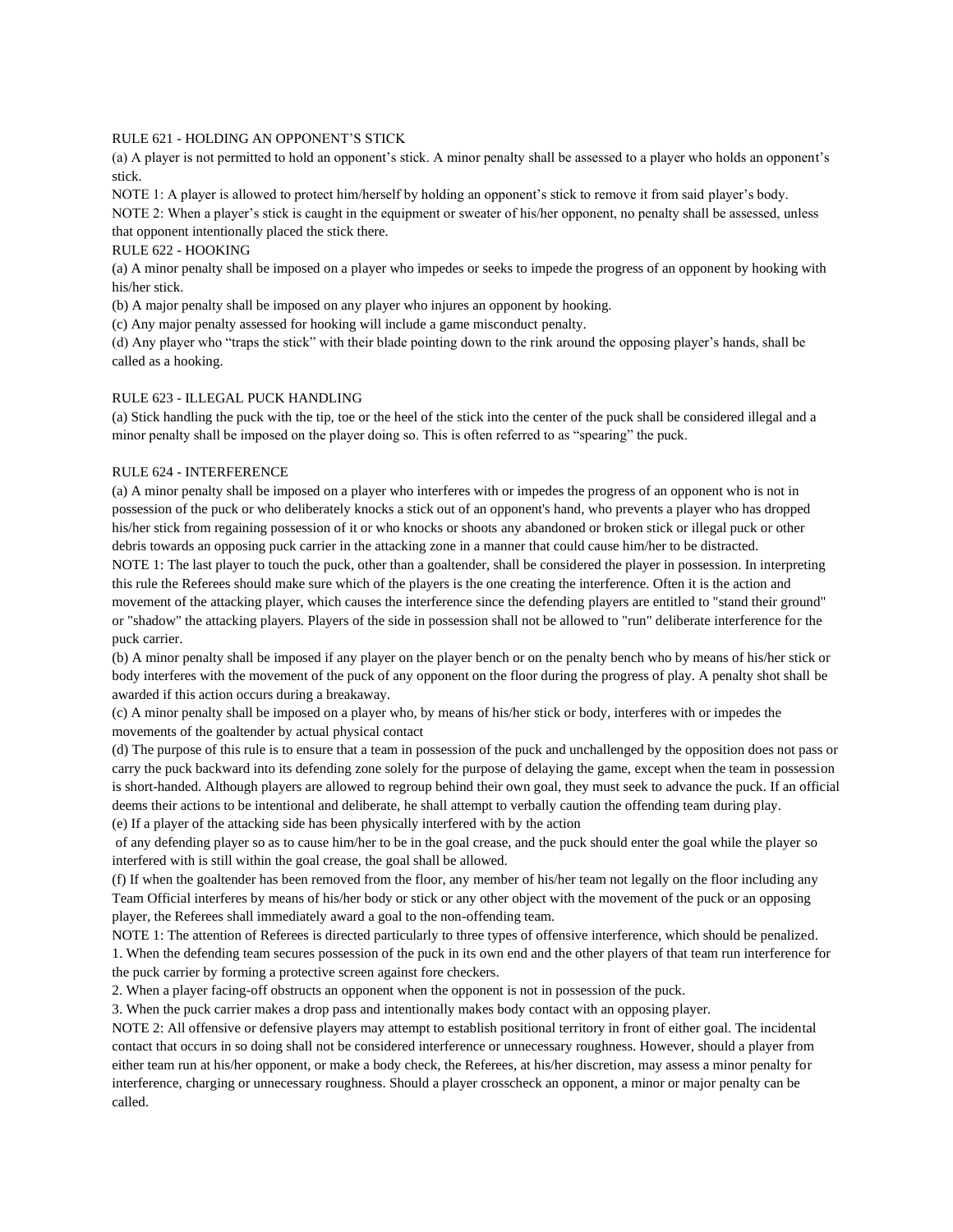#### RULE 625 - INTERFERENCE BY SPECTATORS

(a) In the event of a player being held or interfered with by a spectator, the Referees shall blow the whistle and play shall be stopped, unless the team of the player interfered with is in possession of the puck at the time, then the play shall be allowed to be completed before blowing the whistle, and the puck shall be faced-off at the spot where last played at the stoppage.

(b) Any player who physically interferes with a spectator shall be assessed a gross misconduct penalty and the circumstances shall be reported to the Silver Creek Sportsplex for possible further action.

(c) In the event that objects are thrown on the floor, which interferes with the progress of the game, the Referees shall blow the whistle and stop the play, and the puck shall be faced-off at the spot where play is stopped.

#### RULE 626 - KICKING PLAYER

(a) A match penalty shall be imposed on any player who kicks or attempts to kick another player, but a substitute shall be permitted at the end of the fifth minute. Refer to Rules 603 and 611.

## RULE 627 - KICKING THE PUCK

(a) Kicking the puck shall be permitted in all zones, but a goal may not be scored by the kick of an attacking player.

(b) A goal cannot be scored by any attacking player who kicks any article of equipment (i.e. stick, helmet, glove, etc.) at the puck, causing the puck to enter the net.

#### RULE 628 - KNEEING

(a) A minor penalty or major penalty shall be assessed to any player who uses the knee in such a manner as to foul an opponent, in any way.

(b) A major penalty shall be imposed on any player who injures an opponent as the result of a foul committed by using his/her knees.

(c) Any major penalty assessed for kneeing will include a game misconduct penalty.

(d) Kneeing may also be treated as a match penalty under Rules 603 and 611.

#### RULE 629 - LEAVING PLAYER OR PENALTY BENCH

(a) No player may leave the player bench at any time to enter an altercation. A game misconduct penalty is to be imposed on any player violating this rule. The Referees will report all such infractions to the Silver Creek Sportsplex Hockey Operations Office for possible further sanctioning.

(b) At the end of each period, no penalized player may, at any time, leave the penalty bench.

(c) A penalized player who leaves the penalty bench before his/her penalty has expired, whether play is in progress or not, will receive an additional minor penalty to be served after serving the un-expired penalty.

(d) Any penalized player leaving the penalty bench during the stoppage of play, and entering an altercation shall incur a minor penalty plus a game misconduct penalty, after serving the un-expired time, in addition to any other penalties incurred. (e) If a player leaves the penalty bench before his/her penalty is fully served, the

Penalty Timekeeper shall note the time and signal the Referee who will immediately stop the play unless, the non-offending team is in the process of a scoring opportunity, at which the referee would allow the play to continue until the scoring chance was completed.

(f) In the case of a player returning to the floor before his/her time has expired through an error by the Penalty Timekeeper, he/she is not to serve an additional penalty, but must serve his/her un-expired time.

(g) If a player of an attacking side in possession of the puck shall be in such a position as to have no opposition between him and the opposing goaltender, and while in such position he/she is interfered with by a player of the opposing side who shall have illegally entered the game, the Referees shall award a penalty shot to be taken by the player so interfered with.

(h) If the opposing goaltender has been removed and an attacking player in possession of the puck shall have no player of the defending team to pass, and a stick or a part thereof is thrown by an opposing player, or the player is fouled from behind, thereby being prevented from having a clear shot on an open goal, a goal shall be awarded against the offending team.

(i) When the opposing goaltender has been removed from the floor, and a player of the side attacking the unattended goal is interfered with by a player who shall have entered the game illegally, the Referees shall immediately award a goal to the nonoffending team.

(j) Any Team Official who gets on the floor after the start of the game without permission of the Referees shall automatically receive a bench minor penalty, and possibly a game ejection or game misconduct. A team official who attends to an injured player and uses this opportunity to argue a call or discuss a matter may also be penalized for "abuse of an official".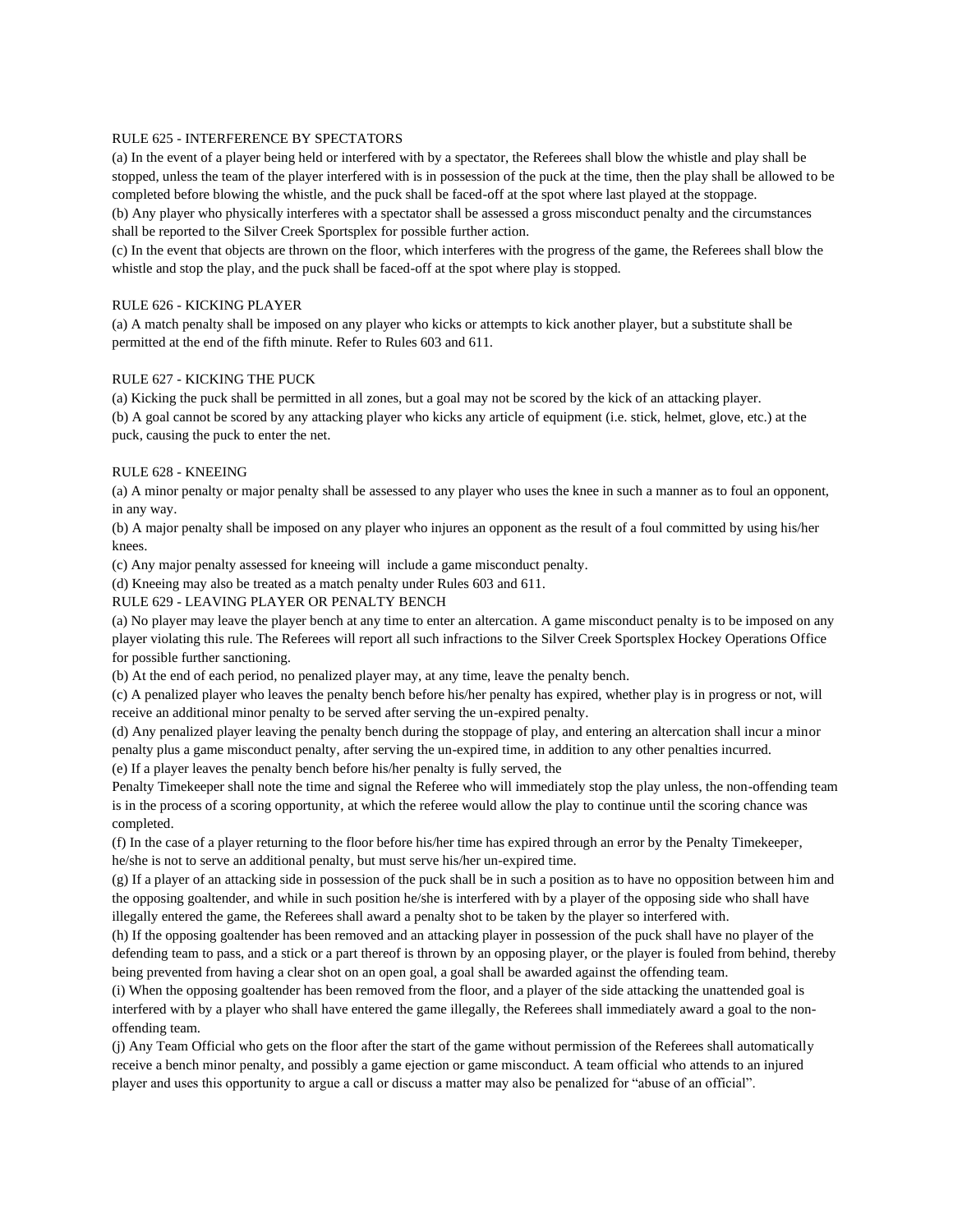(k) If a penalized player returns to the floor from the penalty bench before his/her penalty has expired by his/her own error or the error of the Penalty Timekeeper, any goal scored by his/her own team while he/she is illegally on the floor shall be disallowed, but all penalties imposed on either team shall be served as regular penalties.

#### RULE 630 - MERCY RULE

(a) Should a team score enough goals to make a ten (10) goal differential between them and their opponents, the game shall be ended, and the team scoring 10 more goals than their opponent shall be awarded a victory. All individual statistics for that game will count as if it was a completed game. In Junior High School and High School League, the mercy rule will go into effect after an 8 goal differential.

NOTE1: The amount of the goal differential may be changed for any division, ie: youth hockey the goal differential will be set at an eight (8) goal differential.

In youth games were the Mercy Rule is not recognized, game play shall continue, however, the score board must never read more than an 8 goal differential. The actual game score will be kept on the game sheet.

#### RULE 631 - PUCK MUST BE KEPT IN MOTION

(a) The puck must be kept in motion at all times.

(b) Except to carry the puck behind the goal, once a team has possession of the puck in its own defense area shall always advance the puck towards the opposing goal, unless players of the opposing side prevent them from doing so, or if the offensive team is shorthanded.

1. For the first infraction of this rule, play shall be stopped and a face-off will be taken at the spot adjacent to the goal of the team causing the stoppage. The

Referees shall warn the Captain or Alternate Captain the offending team of the reason for the face-off, for a second violation by any player of the same team in the same period, a minor penalty shall be imposed on the player violating the rule. RULE CLARIFICATION

The purpose of this rule is to ensure that a team in possession of the puck and unchallenged by the opposition does not pass or carry the puck backward into its defending zone solely for the purpose of delaying the game, except when the team in possession is short-handed. Although players are allowed to regroup behind their own goal, they must seek to advance the puck. If an official deems their actions to be intentional and deliberate, he shall attempt to verbally caution the offending team during play. (c) A minor penalty shall also be imposed on any player who deliberately holds the puck against the boards in any manner to deliberately delay the game.

(d) Should the puck remain on the net for longer than three seconds, play shall be stopped and the face-off shall take place at the nearest end zone face-off spot, except when the stoppage is caused by a player of the attacking team, in which case the ensuing face-off shall be conducted at the center face-off spot.

(e) If the puck comes to rest on top of the goal frame, the play shall be stopped immediately.

(f) If the puck comes to rest on top of the boards surrounding the playing area, it shall be considered to be in play and may be played legally by the hand or stick.

### RULE 632 - PUCK OUT OF BOUNDS OR UNPLAYABLE

(a) When the puck goes outside the playing area to either end, or either side of the rink, or strikes any obstacles above the playing surface other than the boards or glass, it shall be faced-off from where it was shot or deflected, unless otherwise expressly provided in these rules.

(b) When the puck becomes lodged in the netting on the outside of either goal so as to make it unplayable, or if it is frozen between opposing players intentionally or otherwise, the Referees shall stop the play and face-off the puck at either of the adjacent face-off spots unless in the opinion of the Referees, the stoppage was caused by a player of the attacking team, in which case the resulting face-off shall be conducted at center floor.

NOTE 1: This includes stoppage of play caused by the player of the attacking side shooting the puck onto the back of the defending team's net without any intervening action by the defending team.

NOTE 2: The defending team and/or the attacking team may play the puck off the net at any time. However should the puck remain on the net for longer than three seconds play shall be stopped and a face off shall take place in the end face-off zone except when the stoppage is caused by the attacking team, then the face off shall take place on the face-off spot at center floor.

# RULE 633 - PUCK OUT OF SIGHT AND ILLEGAL PUCK

(a) Should a scramble take place and a player accidentally falls on the puck or

stop the play. There will be a face-off at the point in which play was stopped, unless otherwise provided for in these rules.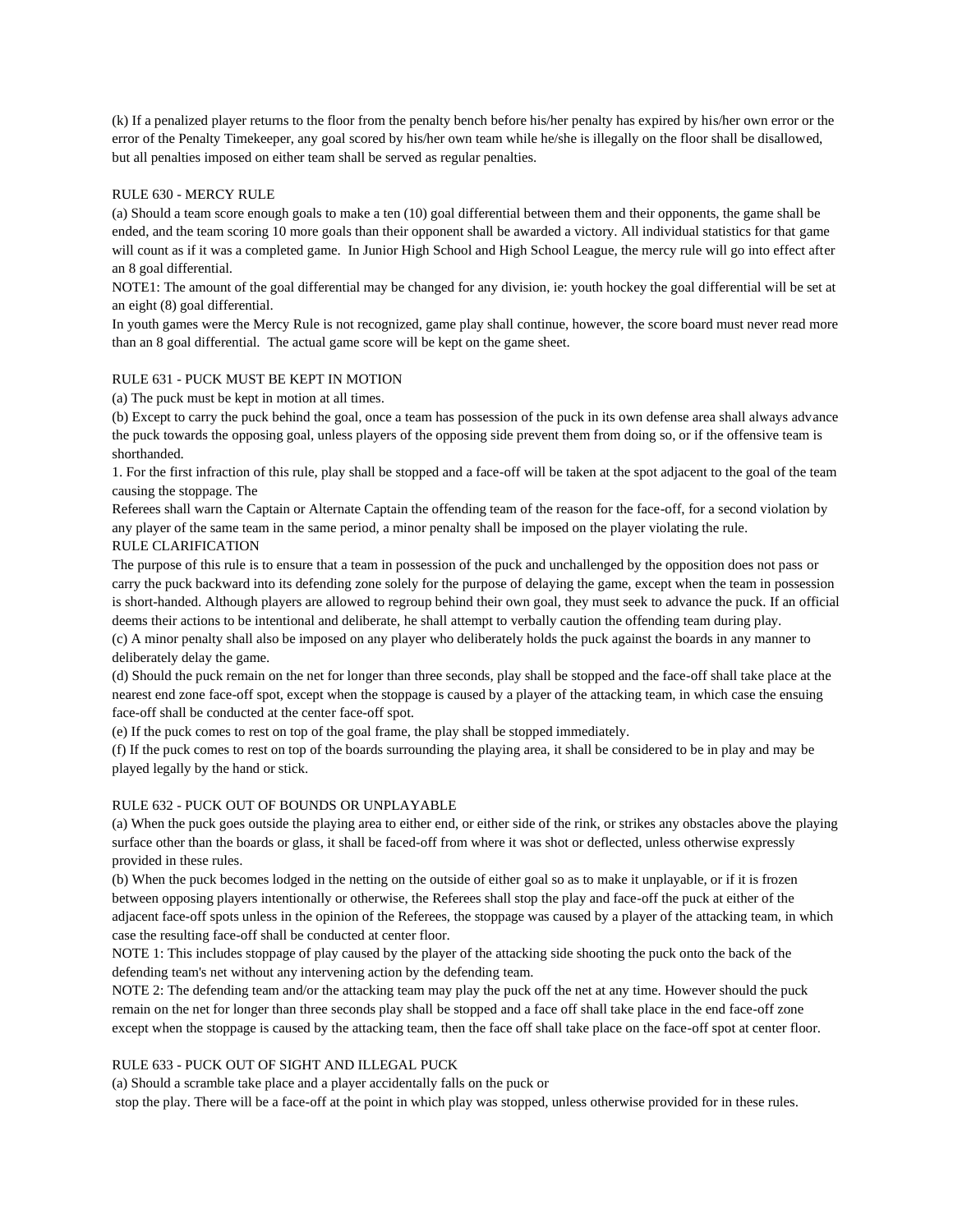(b) If at any time while play is in progress a puck other than the one legally in play shall appear on the playing surface the play shall not be stopped but shall continue with the legal puck until the play in progress is completed by change of possession. NOTE1: At the Referee's discretion, if the illegal puck has interfered with

play, play shall be stopped immediately.

42

# RULE 634 - REFUSING TO START PLAY AND FORFEITURE

(a) If when both teams are on the floor and one team for any reason shall refuse to play when ordered to do so by the Referees, he/she shall warn the Captain or Alternate

Captain and allow the team so refusing fifteen seconds within which to begin the game or resume play. If, at the end of that time, the team shall still refuse to play, the Referees shall impose a bench minor penalty for delay of game to the offending team. Should there be a repetition of the same incident, the Referees shall have no alternative but to declare that the game be suspended and the case shall be ruled on by the League Director for action, which may include forfeiting the game to the non-offending team.

Any such incident shall be reported to the Silver Creek Sportsplex, who reserves the right to sanction such team as they see fit. (b) If a team, when ordered to do so by the Referees through its Manager or Coach, fails to go on the floor and start play, the game shall be suspended and the case shall be ruled on by the League Director for action, which may include forfeiting the game to the non-offending team. Any such incident shall be reported to the Silver Creek Sportsplex, who reserves the right to sanction such team as they see fit.

(c) A forfeiture of a game may be declared for the following reasons:

1. At the start of a game, (Referee's whistle to call teams to opening faceoff) a team does not have four skaters and a goaltender (or 5 skaters) the floor in full and required uniform.

2. By the Team Official submitting in writing and accepted by the League Director that his/her team will not be able to play a particular game. In this event the opposing team does not need to suit up or make an appearance at the game, but shall still be awarded the victory.

3. Due to injury, illness or penalties during the game a team cannot field (when at full strength) two skaters and a goaltender (or 3 skaters) to continue the game.

(d) In the event of a forfeit, the following scoring statistics shall be awarded:

1. The forfeiting team shall be awarded zero points (a loss) for the game.

The opposing team shall be awarded two points (a victory for the game). The score of the game shall be recorded as 1 to 0.

2. No goal shall be awarded to any player in lieu of the 1-0 score.

3. The goalies of either team shall not be assessed a shot, save, or goal against.

(e) If forfeits reoccur with the same team, Silver Creek Sportsplex reserves the right to sanction such team as they see fit, including, but not limited to:

1. Dropping the seed in which the team qualifies for the playoffs to the last position.

2. Disqualifying the team from the league.

NOTE 2: Any rules involving forfeits, especially the number of goals to be to be awarded, can be changed at any time.

## RULE 635 - SLASHING

(a) A minor or major penalty shall be imposed on any player who impedes or seeks to impede the progress of an opponent by "slashing" with his/her stick.

(b) A major penalty shall be imposed on any player who injures an opponent by slashing.

NOTE1: Referees should penalize as slashing any player who swings his/her stick at any opposing player (whether in or out of range) without actually striking

him/her, or where a player on the pretext of playing the puck makes a wild swing at the puck with the object of intimidating an opponent.

(c) Any player who swings his/her stick at another player in the course of any altercation shall be subject to a match penalty under Rules 603 and 611.

(d) Any player not in possession of the puck cannot have any stick contact upon the goaltender, in the goal crease, who has covered or caught the puck, regardless of whether or not the Referees has stopped the play. A minor penalty shall be assessed. (e) Any major penalty assessed for slashing will include a game misconduct penalty.

(f) Slashing may also be treated as a match penalty under Rules 603 and 611.

RULE 636 - SPEARING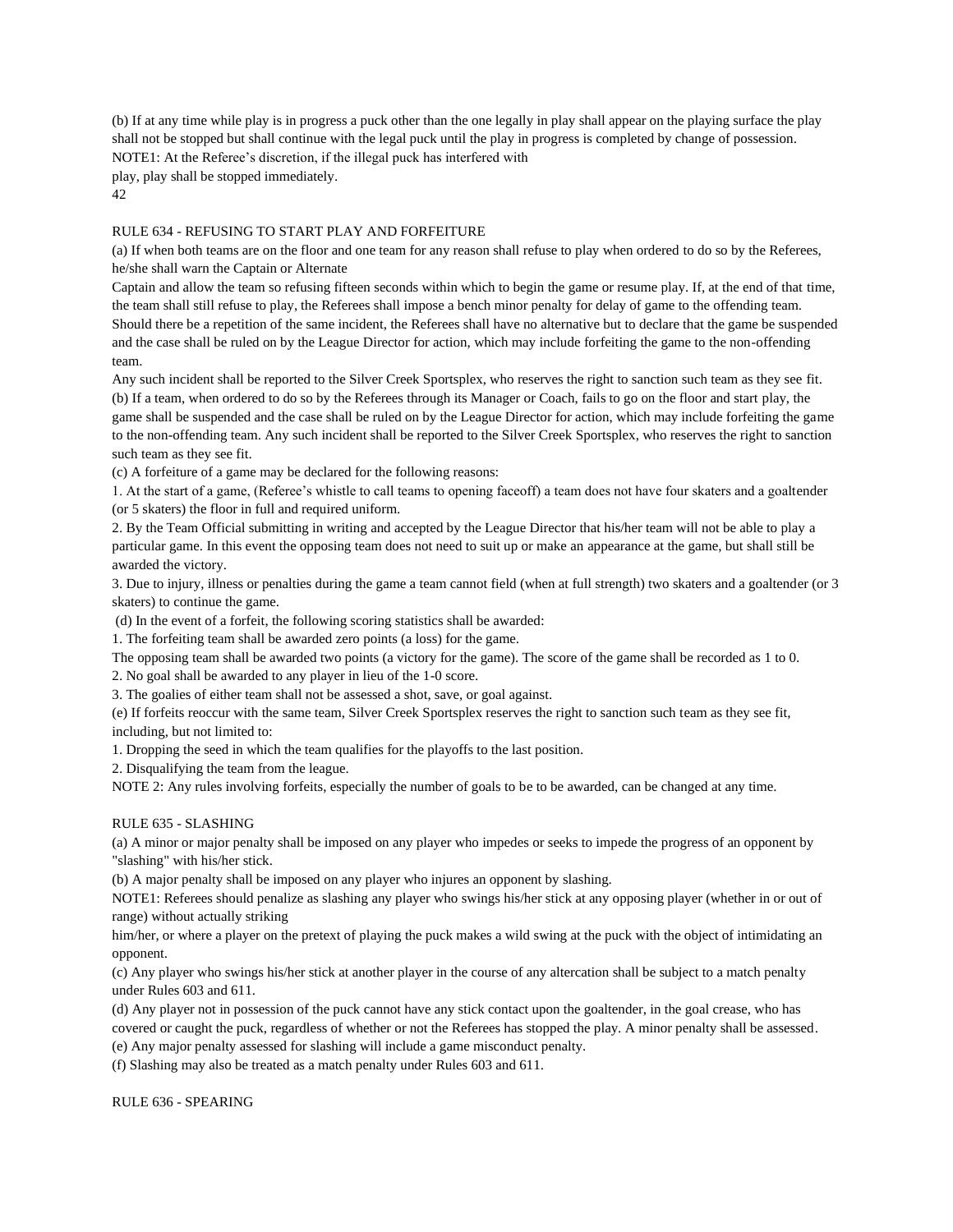(a) A major penalty shall be imposed on a player who spears or attempts to spear an opponent.

NOTE 1: Attempt to spear shall include all cases where a spearing gesture is made regardless of whether bodily contact is made or not.

(b) Any penalty assessed for attempting to "spearing" may also include a game ejection penalty at the Referee's discretion.

(c) A major penalty and automatic game misconduct shall be imposed on any player who makes contact with an opponent by spearing.

(d) Spearing may also be treated as a match penalty under Rules 603 and 611.

## RULE 637 - START OF GAME AND PERIODS

(a) The game shall be commenced at the time scheduled by a "face-off' at the center face-off spot, and shall be resumed promptly for the second half in the same manner. No delay shall be permitted by reason of any ceremony, exhibition, demonstration, or presentation unless consented to reasonably in advance by the League Director or by Silver Creek Sportsplex.

(b) Players will start the game defending the zone adjacent to their player bench. For games with 2 periods, they will start the game defending the zone opposite their player bench.

(c) During the pre-game warm-up and before the commencement of play in any period, each team shall confine its activity to its own end of the rink.

(d) All players must be in full uniform, INCLUDING HELMETS, to take the floor for warm-up and until they have left the floor at the conclusion of the game.

#### RULE 638 - THROWING STICK

(a) When any player or Team Official of the defending team deliberately throws or shoots a stick or any other object at the puck in the defending zone, the Referees shall allow the play to be completed and if a goal is not scored, a penalty shot shall be awarded to the fouled player.

If, however, the goal is unattended and the attacking player has no defending player to pass and has a chance to score on an open goal, and a stick or any other object is thrown or shot at the puck by a member of the defending team, thereby preventing a shot on the open goal, a goal shall be awarded to the non-offending team.

(b) A minor penalty shall be assessed to any player on the playing surface who throws or shoots a stick or any other object in the direction of the puck in any zone except when such act has been penalized by a penalty shot or awarded a goal.

(c) A 10-minute misconduct, game ejection or game misconduct penalty shall be assessed to any player who throws a stick or any part thereof outside the playing area at or in the direction of any spectators.

NOTE 1: When a player discards a broken stick by tossing it to the side of the rink (and not over the boards) in such a way that shall not interfere with play or an opposing player, no penalty shall be assessed for doing so.

RULE 639 - TIED GAMES

(Regular Season and non-champ. Playoff Game)

1. The teams shall not change ends.

2. A three-minute overtime period shall be played.

3. The game shall terminate upon the scoring of a goal and the team scoring the goal shall be declared the winner.

4. If no team scores during the overtime period, a shootout shall take

place as follows:

A. Only four skaters shall be allowed to shoot for each team. In the rare occasion that they go through the whole roster, it becomes random order of who is shooting.

B. The rules of play will be the same as a penalty shot. (See Rule 406 (a, b, j  $\&$ 

k))

C. Teams will alternately take a penalty shot, with the visiting team shooting first, until a winner is determined.

D. Each round of the shootout shall consist of four shots and no player may shoot more than once in each round. For each round

after the first, the order of the players shooting may be changed, but must be the same four players as the first round.

E. After the first round, the winner is determined by sudden death (one shooter per team).

F. No player who has any un-expired penalty time at the end of the game may participate in the shootout.

(Championship Game) If a tournament format calls for unlimited overtime periods, the following shall take place:

1. The teams SHALL change ends at the beginning of each overtime period.

2. The length of each period shall be consistent with the time of each period during the game.

3. The game shall terminate upon the scoring of a goal and the team

scoring the goal shall be declared the winner.

4. If no team scores during the overtime period, the teams shall continue with this format until a team scores.